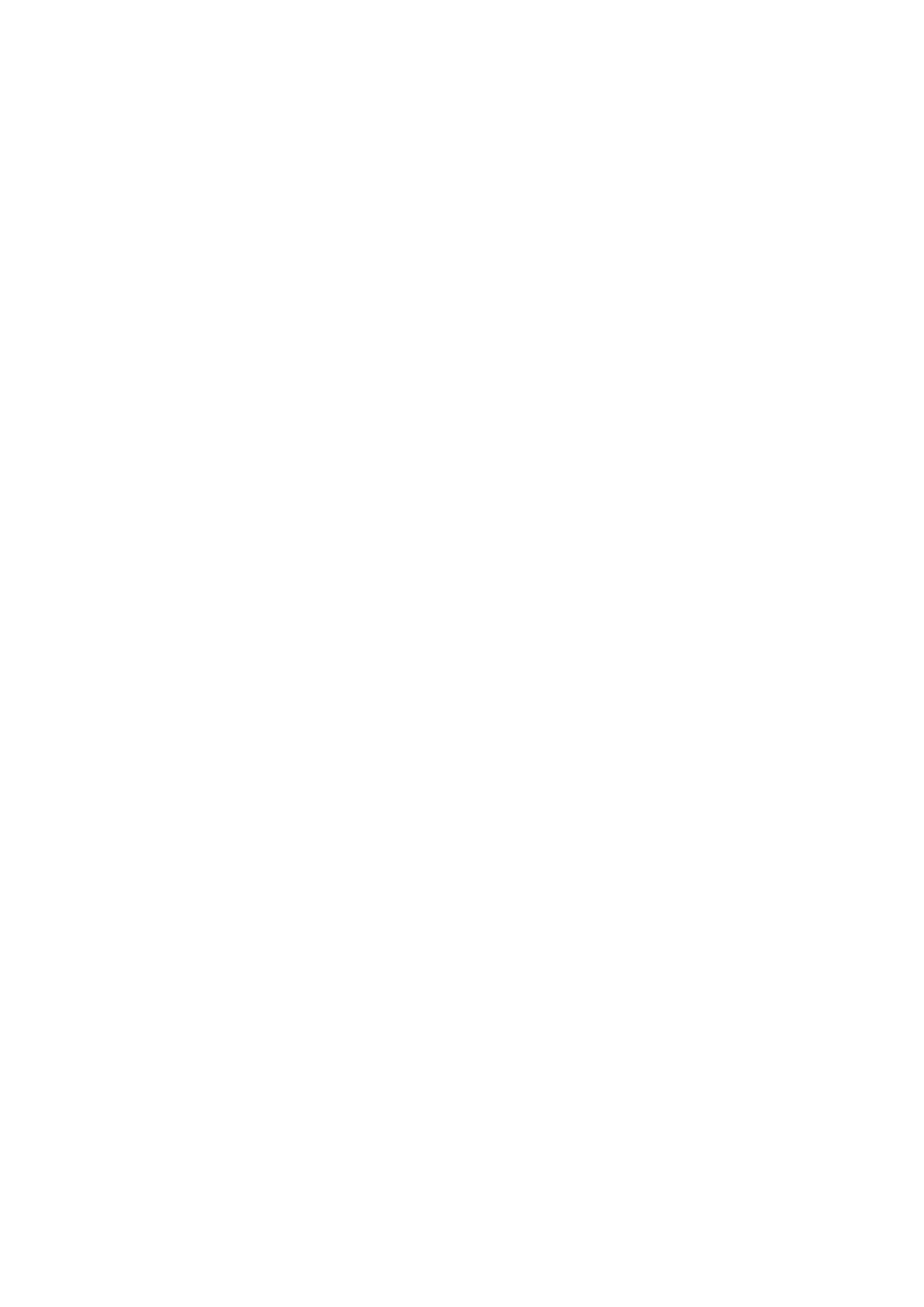

# School Management and Decision-making in Ethiopian Government Schools:

Evidence from the Young Lives Qualitative School Survey

**Workneh Abebe**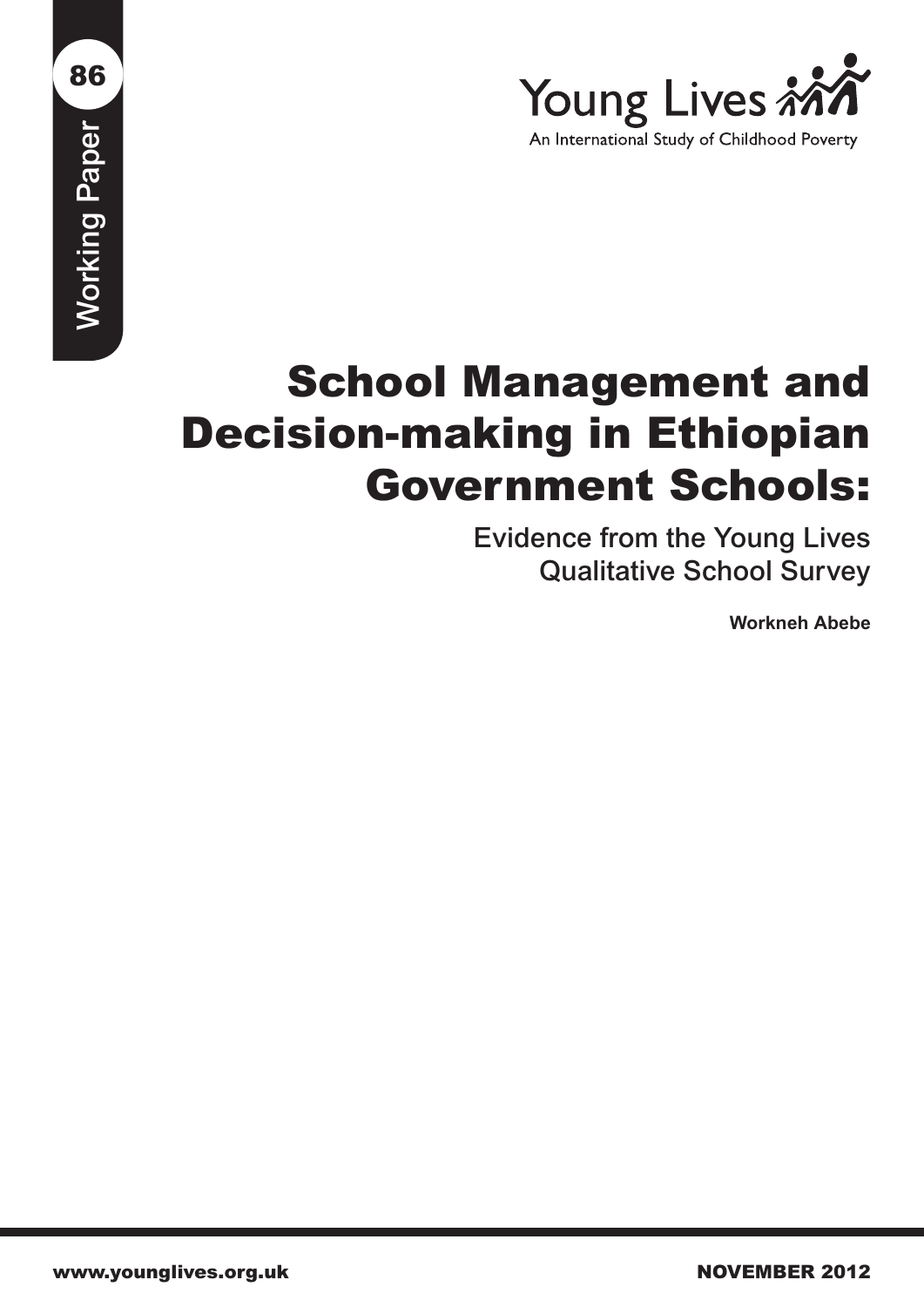### School Management and Decision-making in Ethiopian Government Schools: Evidence from the Young Lives Qualitative School Survey

#### Workneh Abebe

First published by Young Lives in November 2012

© Young Lives 2012 ISBN: 978-1-904427-96-4

A catalogue record for this publication is available from the British Library. All rights reserved. Reproduction, copy, transmission, or translation of any part of this publication may be made only under the following conditions:

- with the prior permission of the publisher; or
- with a licence from the Copyright Licensing Agency Ltd., 90 Tottenham Court Road, London W1P 9HE, UK, or from another national licensing agency; or
- under the terms set out below.

This publication is copyright, but may be reproduced by any method without fee for teaching or non-profit purposes, but not for resale. Formal permission is required for all such uses, but normally will be granted immediately. For copying in any other circumstances, or for re-use in other publications, or for translation or adaptation, prior written permission must be obtained from the publisher and a fee may be payable.

Printed on FSC-certified paper from traceable and sustainable sources.

Funded by





Ministry of Foreign Affairs of the Netherlands

**Young Lives**, Oxford Department of International Development (ODID), University of Oxford, Queen Elizabeth House, 3 Mansfield Road, Oxford OX1 3TB, UK Tel: +44 (0)1865 281751 • E-mail: younglives@younglives.org.uk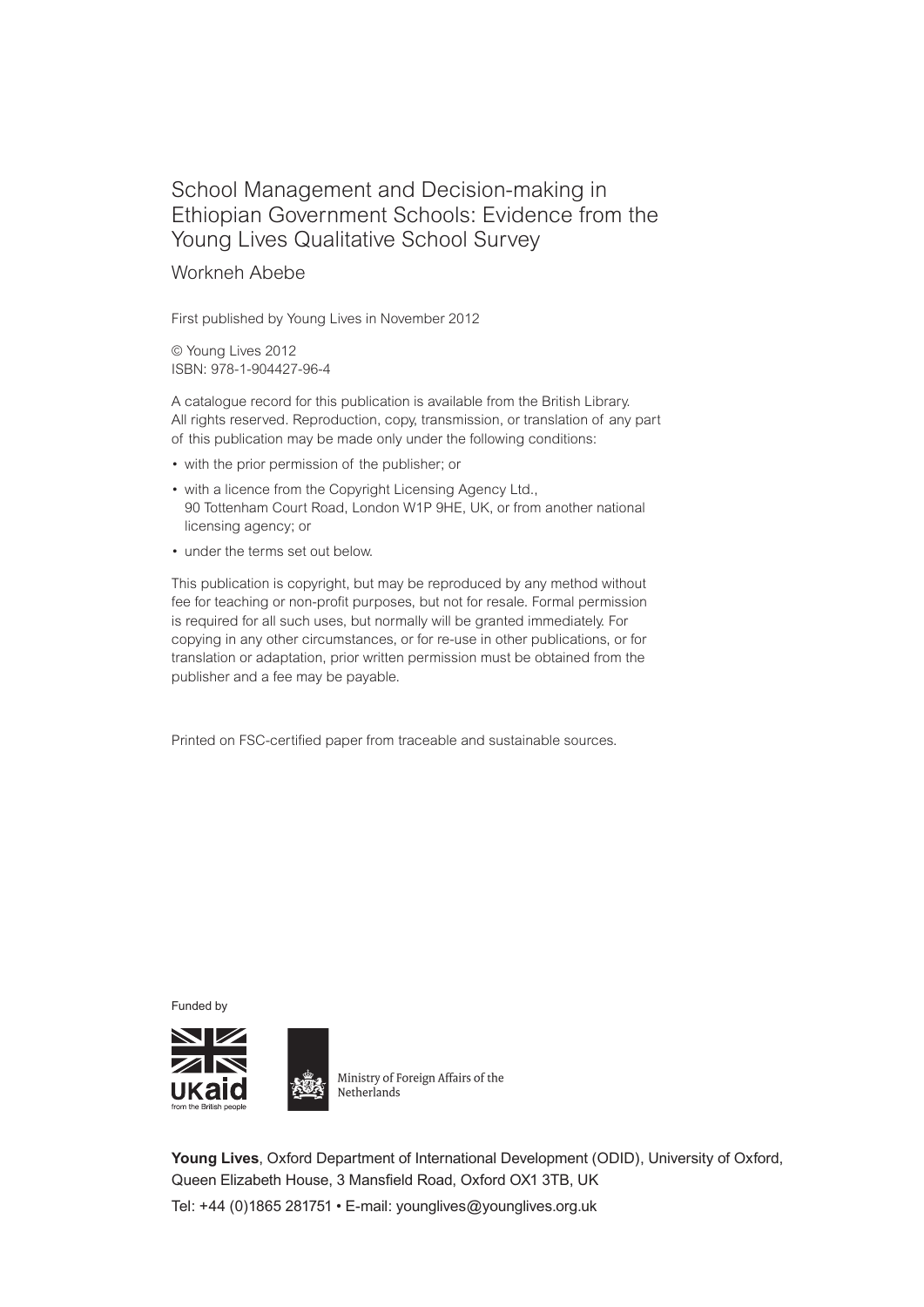# **Contents**

|    | <b>Abstract</b>                                                                        |                                                                                        | ij.            |  |
|----|----------------------------------------------------------------------------------------|----------------------------------------------------------------------------------------|----------------|--|
|    |                                                                                        | <b>Acknowledgements</b>                                                                | ii             |  |
|    |                                                                                        | <b>The Author</b>                                                                      | ii             |  |
| 1. | Introduction, rationale for the study, and methodology                                 |                                                                                        |                |  |
|    | 1.1                                                                                    | Introduction and rationale for the study                                               | $\mathbf 1$    |  |
|    | 1.2                                                                                    | Methodology                                                                            | $\overline{2}$ |  |
|    | 1.3                                                                                    | Objective and research questions                                                       | $\overline{2}$ |  |
| 2. | School management as a means of improving decision-making:<br>review of the literature |                                                                                        |                |  |
|    | 2.1                                                                                    | Decentralisation of decision-making authority to schools                               | 3              |  |
|    | 2.2                                                                                    | The role of headteachers in promoting key decision-making                              | 4              |  |
|    | 2.3                                                                                    | The role of communities and parents in school decision-making                          | 5              |  |
|    | 2.4                                                                                    | Conclusion                                                                             | 5              |  |
| 3. |                                                                                        | Legal framework: the Ethiopian context                                                 | 6              |  |
| 4. | <b>Findings</b>                                                                        |                                                                                        |                |  |
|    | 4.1.                                                                                   | The relationship between the Woreda Education Offices and schools                      | 9              |  |
|    | 4.2.                                                                                   | The role of the kebele administration in improving school governance<br>and management | 11             |  |
|    | 4.3.                                                                                   | The roles of headteachers and teachers in decision-making                              | 12             |  |
|    |                                                                                        | 4.3.1. Coordinating the participation of communities                                   | 12             |  |
|    |                                                                                        | 4.3.2. Procuring and administering equipment and materials                             | 13             |  |
|    |                                                                                        | 4.3.3. School budget management                                                        | 13             |  |
|    |                                                                                        | 4.3.4. Teacher management                                                              | 14             |  |
|    |                                                                                        | 4.3.5. Coordinating support for children in disadvantaged<br>circumstances             | 14             |  |
|    |                                                                                        | 4.3.6 The importance of appointing well-trained headteachers                           | 15             |  |
|    |                                                                                        | 4.3.7. Some achievements of headteachers                                               | 15             |  |
|    | 4.4.                                                                                   | Student clubs and parliaments                                                          | 16             |  |
|    | 4.5.                                                                                   | The participation of parents and communities                                           | 18             |  |
| 5. | <b>Conclusions and recommendations</b>                                                 |                                                                                        |                |  |
|    |                                                                                        | <b>References</b>                                                                      | 24             |  |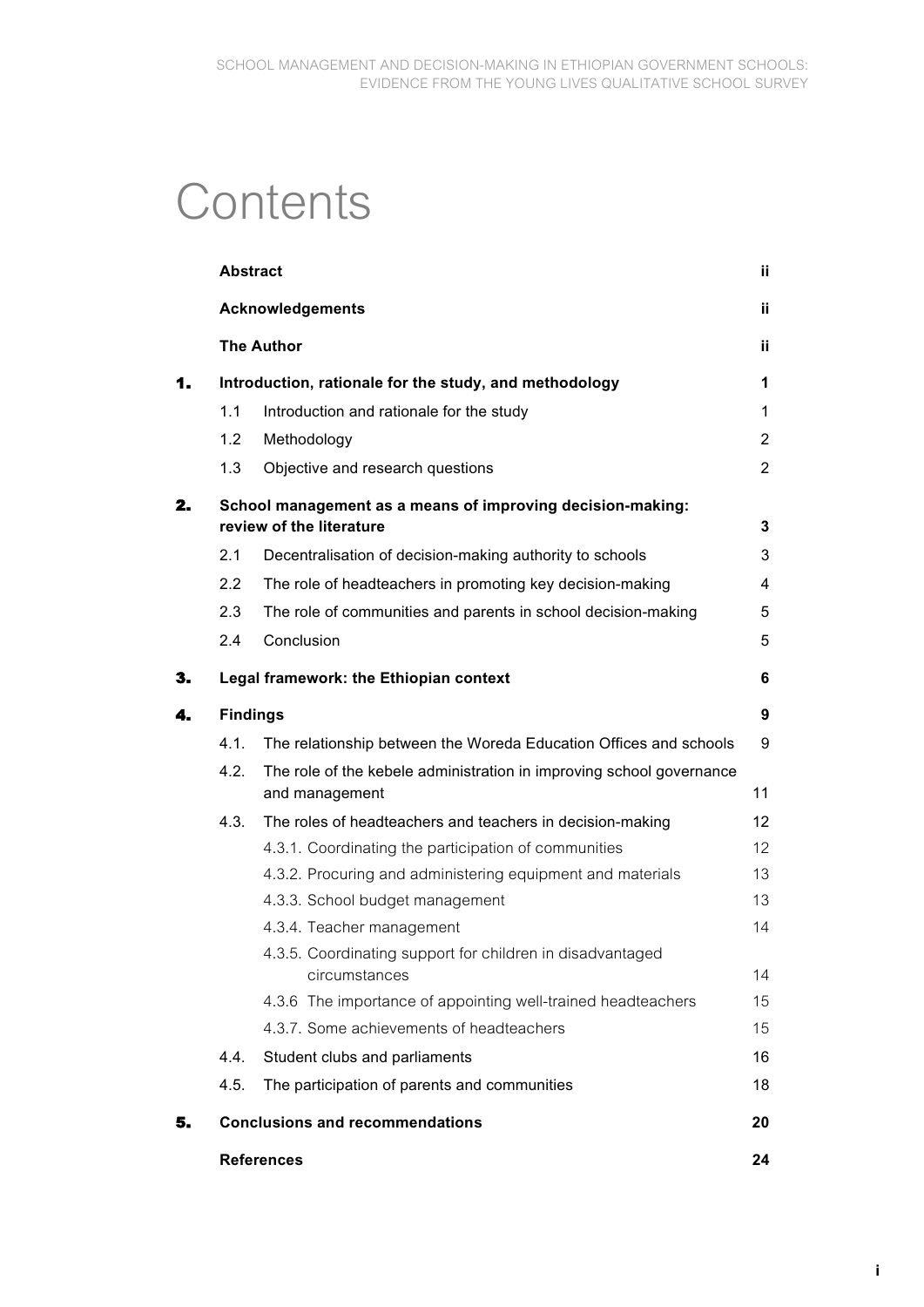# Abstract

Both academic and policy documents indicate that poor school management and decision-making at local level are major challenges in creating equitable access to good-quality education in Ethiopia. In principle, educational provision can be improved through better management practices, transparency in the use of resources and accountability to all stakeholders (community, parents, students, teachers, etc.).

This study focuses on school management and decision-making in government schools and is based on the qualitative data collected in 2010 as part of the Young Lives school survey.

The paper examines the extent to which the involvement of different stakeholders in schools (teachers, headteachers, parents, students, local government administration, etc.) impacts upon critical decision-making at school level. The paper uses qualitative data collected as part of the recent Young Lives school-based research from five of the 20 sentinel sites. Specifically it uses data collected through in-depth interviews with teachers and headteachers.

It is only in recent years that the Ethiopian Government has paid attention to the importance of school management and school-level decision-making. Research in the area of school management is almost nonexistent in Ethiopia. However, various reports and policy documents prepared by the Federal Ministry of Education clearly indicate the extent to which the Government has been focusing on improving school management in recent years (MOE 2005; MOE 2010a). The paper examines how headteachers and teachers contribute to the strengthening of the day-to-day management and supervision of schools attended by Young Lives case study children.

# Acknowledgements

I gratefully acknowledge Angela Little, Alula Pankhurst and Caine Rolleston for their critical review of this paper. I also thank Laura Camfield and Kate Orkin for their role in coordinating the Young Lives school survey. I also acknowledge data collectors and translators for their involvement in data collection, transcription/translation and data coding. I thank the students, teachers and headteachers who participate in Young Lives education research.

# The Author

**Workneh Abebe Yadete** is an Education Researcher at Young Lives in Ethiopia and led data collection for the first school survey run by Young Lives in 2010. He has been coordinating the development of questionnaires for the second round of the school survey which will be carried out in November 2012. He is co-author of four other Young Lives papers on education. His research has focused on the educational experiences of pre-primary and primary-school-age children.

#### **About Young Lives**

Young Lives is an international study of childhood poverty, following the lives of 12,000 children in 4 countries (Ethiopia, India, Peru and Vietnam) over 15 years. **www.younglives.org.uk**

Young Lives is core-funded from 2001 to 2017 by UK aid from the Department for International Development (DFID), and co-funded by the Netherlands Ministry of Foreign Affairs from 2010 to 2014.

The views expressed are those of the author(s). They are not necessarily those of, or endorsed by, Young Lives, the University of Oxford, DFID or other funders.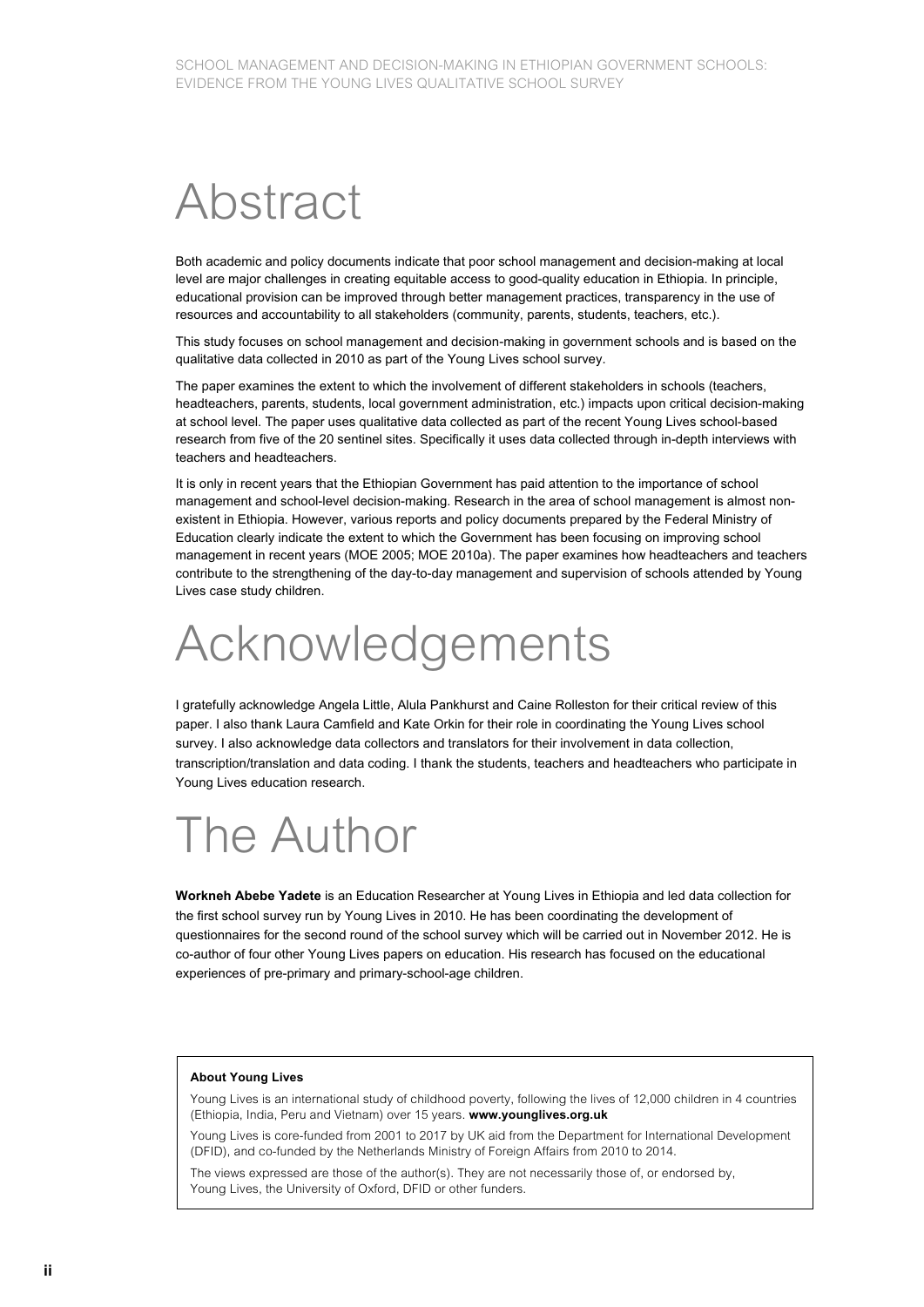# **1.** Introduction, rationale for the study, and methodology

### **1.1 Introduction and rationale for the study**

In 2000, the international education community met in Dakar, Senegal, and committed itself to achieving universal primary education or 'Education for All' (EFA) by 2015. However, the 2008 EFA Global Monitoring Report suggested that large numbers of countries were still not in a position to achieve both the EFA goals and the Millennium Development Goals (MDGs). Out of 149 countries with available data, some 42 were unlikely to achieve both sets of goals, and some were even at serious risk of failing to achieve the basic EFA targets of universal primary education and reducing illiteracy (UNESCO 2007: 180 and 182).

Mpokosa and Ndaruhutse (2008: 15–16), who reviewed literature on teacher management in 13 developing countries, indicate that though education financing both in terms of aid and public spending has been improved in many countries, this is not accompanied by good and effective education management systems. They pointed out that in many developing countries poor education management results in overcrowded classrooms, high pupil– teacher ratios, and high student drop-out. The overall effect of this is a low quality of education. Writing about south Asia, Gottelmann-Duret (2000) discussed how poor school management leads to high levels of teaching staff turnover, teacher absenteeism and teacher dissatisfaction.

Until recently, school management and organisation were not given due attention in education policy formulation, education practice and academic research in Ethiopia. Instead policy documents tend to focus mainly on education access and equity. Between the introduction of the first Education and Training Policy in 1994 and the launching of the third Education Sector Development Programme (ESDP III), education policy has emphasised the need to increase equitable access to quality education (MOE 1998; MOE 2002). ESDP III focused on improving education management at the *woreda* (district) and school levels so as to expand access to education (MOE 2005). ESDP IV (MOE 2010a) considered improvement in school management and administration as one of the tools for improving education decision-making at all levels. The Government also launched the General Education Quality Improvement Programme (GEQIP), in which school management and administration are taken as one of the key education quality intervention areas (Shibeshi 2009).

This paper explores the extent to which school-based management and administration contribute to the improvement of critical decision-making at school level and therefore to a higher quality of education. Financial management and fundraising at school level are also important parts of school management; thus the paper tries to look at how community contributions are managed and used. It also examines how school clubs, Parent–Teacher Associations (PTAs), and local government administration can work towards enhancing decision-making at school level. The paper addresses the ways headteachers accept or resist the decisions from above. Furthermore, the role of community representation in the school management forms part of the analysis.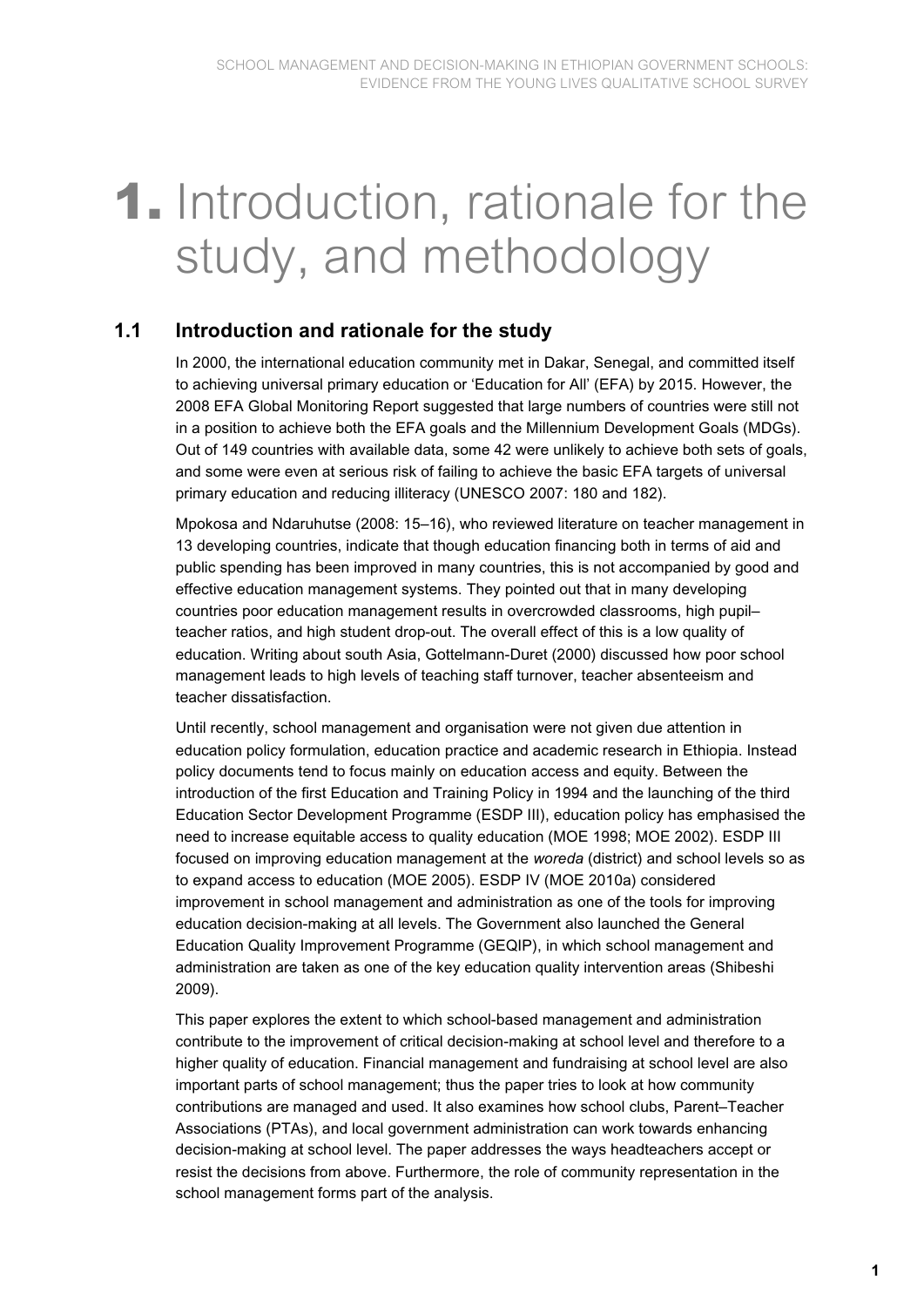### **1.2 Methodology**

This paper uses data collected in 2010 through in-depth-interviews with classroom teachers and headteachers as part of the Young Lives school-based research in Ethiopia. Young Lives, a 15-year childhood poverty study in Ethiopia, Peru, India (in the state of Andhra Pradesh) and Vietnam, is carrying out an in-depth qualitative study on children's educational access and the quality of the education they receive, in addition to its longitudinal quantitative research and its qualitative research on other aspects of children's lives.

The qualitative education data was collected from schools in five communities (located in five different regions – see Table 1) of the 20 sentinel sites of Young Lives in Ethiopia. The school management data was collected through individual interviews with headteachers and teachers in 15 schools. Significant information was gathered about school structures and organisation (reward mechanisms, school clubs, PTAs, teacher training, the role of headteachers, and community participation) to help us understand how various school actors worked together to make critical decisions.

#### **Table 1.** *Number of teachers and headteachers participating in the qualitative interviews (by region and site)*

| <b>Region and site</b> | <b>Headteachers</b> | <b>Teachers</b> | No. of schools |
|------------------------|---------------------|-----------------|----------------|
| Addis Ababa (Bertukan) | 3                   | 9               |                |
| Amhara (Tach-Meret)    | $\overline{4}$      | 9               |                |
| Oromia (Leki)          |                     |                 |                |
| SNNPR (Leku)           | 3                   | 9               | 3              |
| Tigray (Zeytuni)       | 3                   | 9               | 3              |
| Total                  | 15                  | 43              | 15             |

Note: Pseudonyms are used for all sites and respondents in order to preserve anonymity. SNNPR = Southern Nations, Nationalities and People's Region.

Thus, the analysis in this paper is based on the views of the 15 headteachers (six urban and nine rural) and 43 teachers (18 urban and 25 rural).

### **1.3 Objective and research questions**

The purpose of this paper is to examine the extent to which management at school level contributes to improved decision-making in government schools in Ethiopia. Specifically, the paper deals with how headteachers and other staff manage the issues they face in their dayto-day school activities. The paper addresses the following questions:

- What are the roles of stakeholders (headteachers, teachers, communities, parents, students and local administration) in improving school management and decisionmaking?
- How do headteachers and teachers encourage communities, parents and local authorities to influence education management and decision-making at school level?
- How do students, through school clubs and student parliaments, participate in school management and decision-making?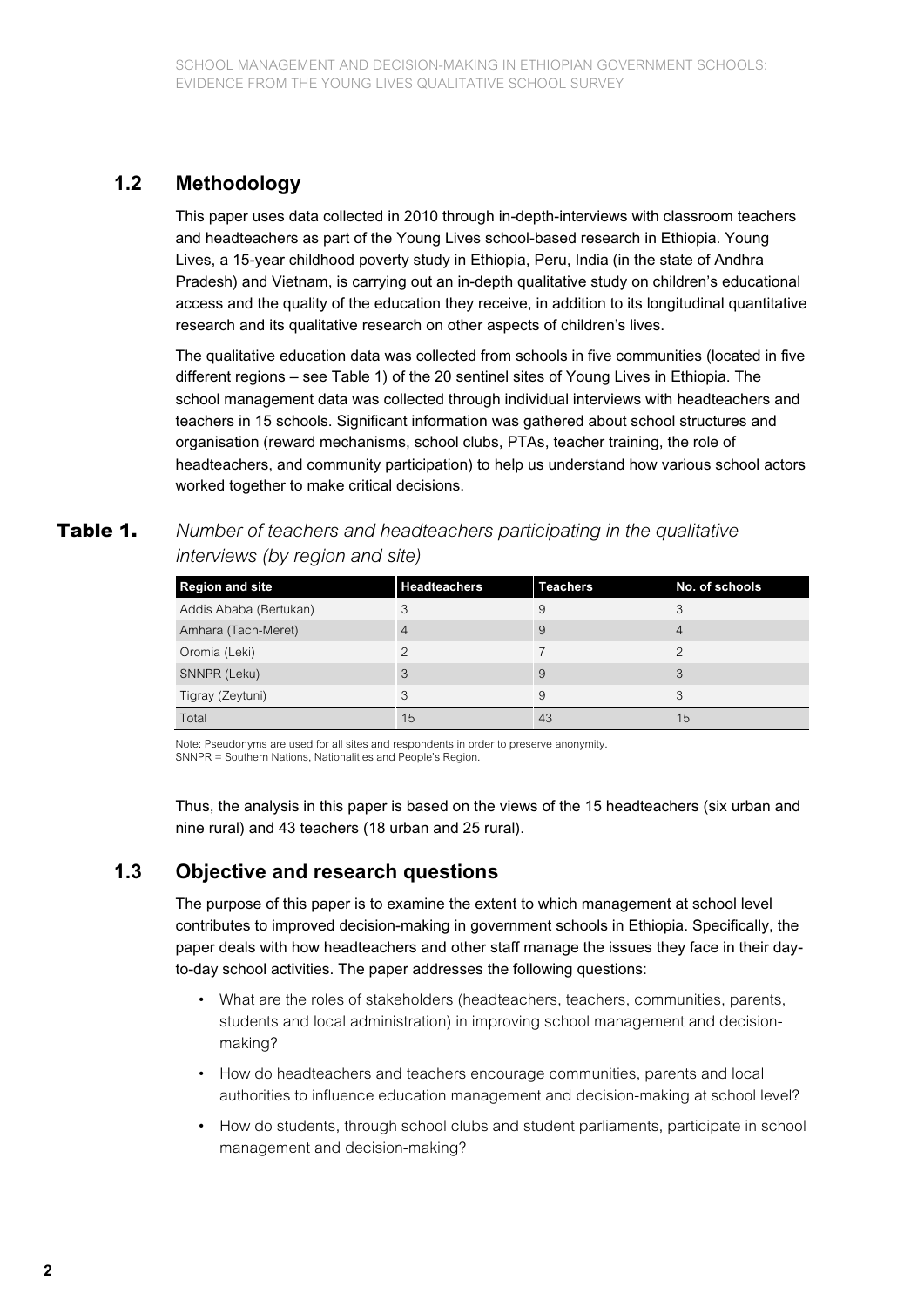# **2.** School management as a means of improving decision-making: review of the literature

This section reviews general literature on the significance of management for improving decision-making at school level. It highlights the extent to which devolution of decisionmaking authority to schools helps in the further decentralisation of school management. It also discusses the roles of headteachers and communities in improving decision-making at school level.

### **2.1 Decentralisation of decision-making authority to schools**

This sub-section attempts to discuss what international literature tells us about education management at school level and how it contributes to improving critical decision-making.

Today, greater decentralisation of educational decision-making is becoming the common aspiration of many developing countries (De Grauwe et al. 2011). Some researchers argue that the participation of communities and students in the day-to-day activities of the schools (for example, in supervision, monitoring and evaluation) is part of the decentralisation of school management (J. Naidoo 2005). In some Asian countries, like Malaysia, school management has improved because it involves students and communities in school decision-making (Luck 2011: 1–2). The same is true in South Africa where the participation of communities and students in decision-making has played a role in the improved and expanded school-based management (J. Naidoo 2005).

Researchers have identified some benefits of decentralisation for critical decision-making at school level. First, as Dunne et al. (2007: 10) have pointed out, education decentralisation reduces inequities mainly when financial responsibility is delegated to local government. Sub-Saharan African countries, from Ethiopia to South Africa, have recently been engaged in administrative decentralisation, and efforts have been made to increase school-level independence through the provision of direct financial support to schools in the form of school grants and by promoting community participation in school governance (J. Naidoo 2005: 122). Therefore, decentralisation facilitates responsiveness to local needs through community participation, transparency and accountability in school management (Dunne et al. 2007: 9).

Second, decentralisation leads to a change in school management. Many African countries, for example, regard decentralisation as a means for management restructuring (Dunne et al. 2007: 6). In many developing countries the school administration is a combination of headteacher, teachers, school administrators, community representatives and local government authorities. The decentralisation process has achieved important outcomes as school administration and communities play greater roles in building classrooms, recruiting contract teachers, and raising community contributions (Dunne et al. 2007: 9). Moreover, the school administration are involved in the setting of staff qualifications, textbook development,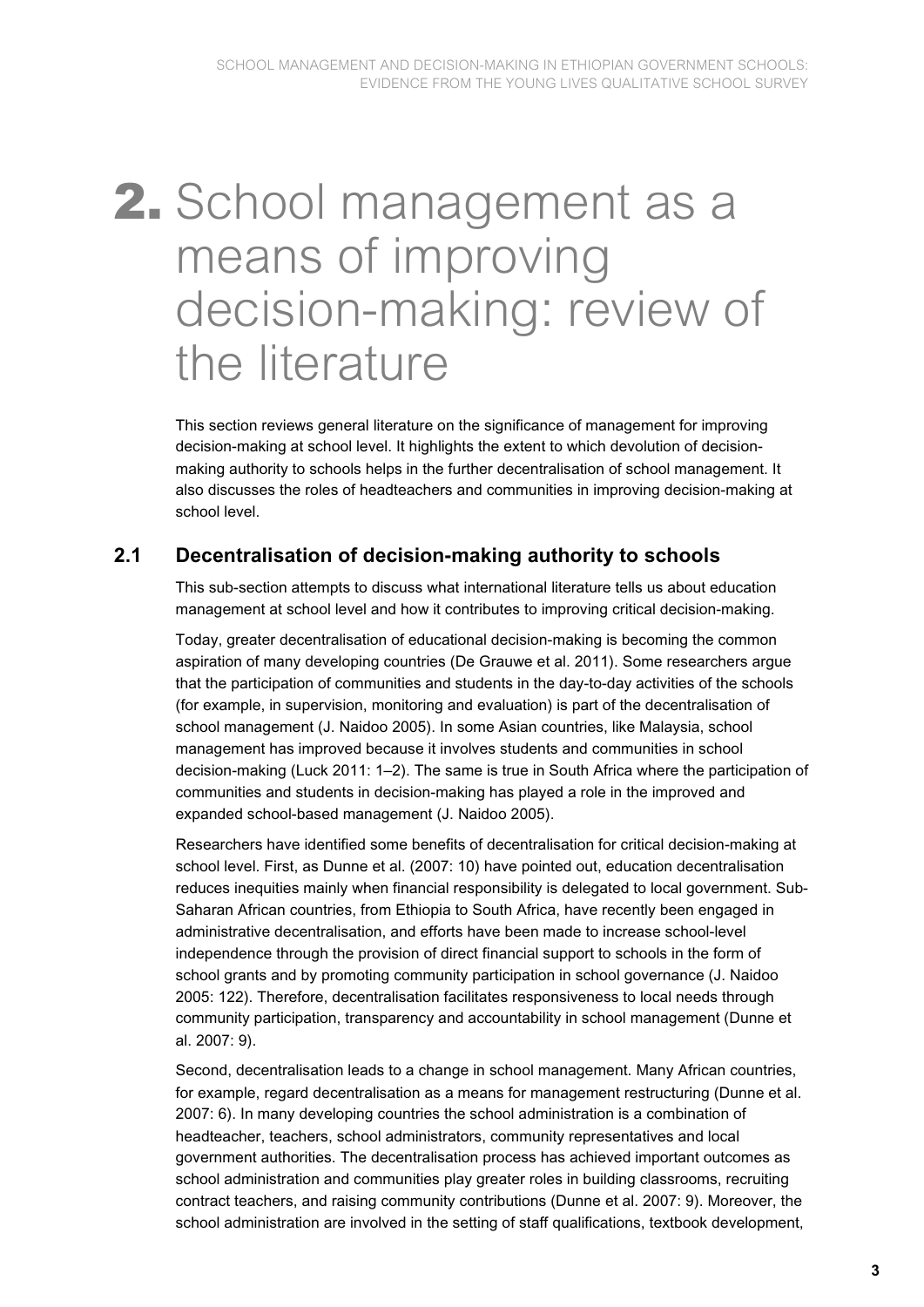monitoring and evaluation, teacher training, partial financial administration, designing school rules, and maintenance of school facilities (J. Naidoo 2005: 42).

Third, the decentralisation of school management can make decision-making more democratic and lead to improved efficiency and effectiveness. The expansion of good governance and democracy to schools requires the involvement of stakeholders such as policymakers, teachers, students, parents and community members (J. Naidoo 2005). Vegas (2007) describe the effects of devolution of decision-making authority to schools as follows:

School-based management reforms that devolve decision-making authority to the schools, for example, have had important effects on teacher performance and student learning by making schools more accountable to their communities. Devolution of decision-making authority to schools in Central America has, in many cases, led to lower teacher absenteeism, more teacher work hours, more homework assignments, and better parent-teacher relationships.

However, while decentralisation may be a goal of many education reforms, research from many developing countries indicates that decentralisation policy does not necessarily produce the expected outcomes (Dunne et al. 2007: 9). Some of these challenges are discussed below.

On the one hand, decentralisation has not devolved power and control over education management, financial administration and teacher management to the school level. Studies in some African countries, for example, indicate that decentralisation is loaded with bureaucratic bottlenecks (De Grauwe et al. 2011).

Furthermore, in many developing countries, the shift to decentralisation as a way of improving service delivery has been initiated because of pressure from international organisations. It is not an internally driven force that will bring realistic outcomes in the system (De Grauwe et al. 2011). Another challenge is that problems such as poverty, difficult socio-political situations and limited economic opportunities have prevented decentralisation from bringing about the desired outcomes in local contexts (Dunne et al. 2007: 6).

#### **2.2 The role of headteachers in promoting key decision-making**

In this sub-section, the paper discusses literature on the contribution of headteachers to the strengthening of school-based management. It provides an account of how headteachers play a part in the further decentralisation of decision-making at school level.

The role of headteachers is one of the factors in the success or failure of the education system at school level. Headteachers play an important role in financial administration and staff management. In Malaysia, the headteacher and assistant headteachers play vital roles in the management and administration of financial and material resources (Kandasamy and Blaton 2004: 46–7). Headteachers are very important for improving teacher management and teacher motivation and for improving students' achievement (Mpoksa and Ndaruhutse 2008: 11).

It is argued that the important elements in the headteachers' managerial skills include a good educational background, ability to create a good work environment, public relations skills and the ability to communicate well with stakeholders. These elements can be considered as the essence of educational management (Luck 2011; J. Naidoo 2005). Effective management of schools may lead to improved performance and productivity. Therefore, headteachers can make a key contribution to the creation of a conducive environment for the staff to achieve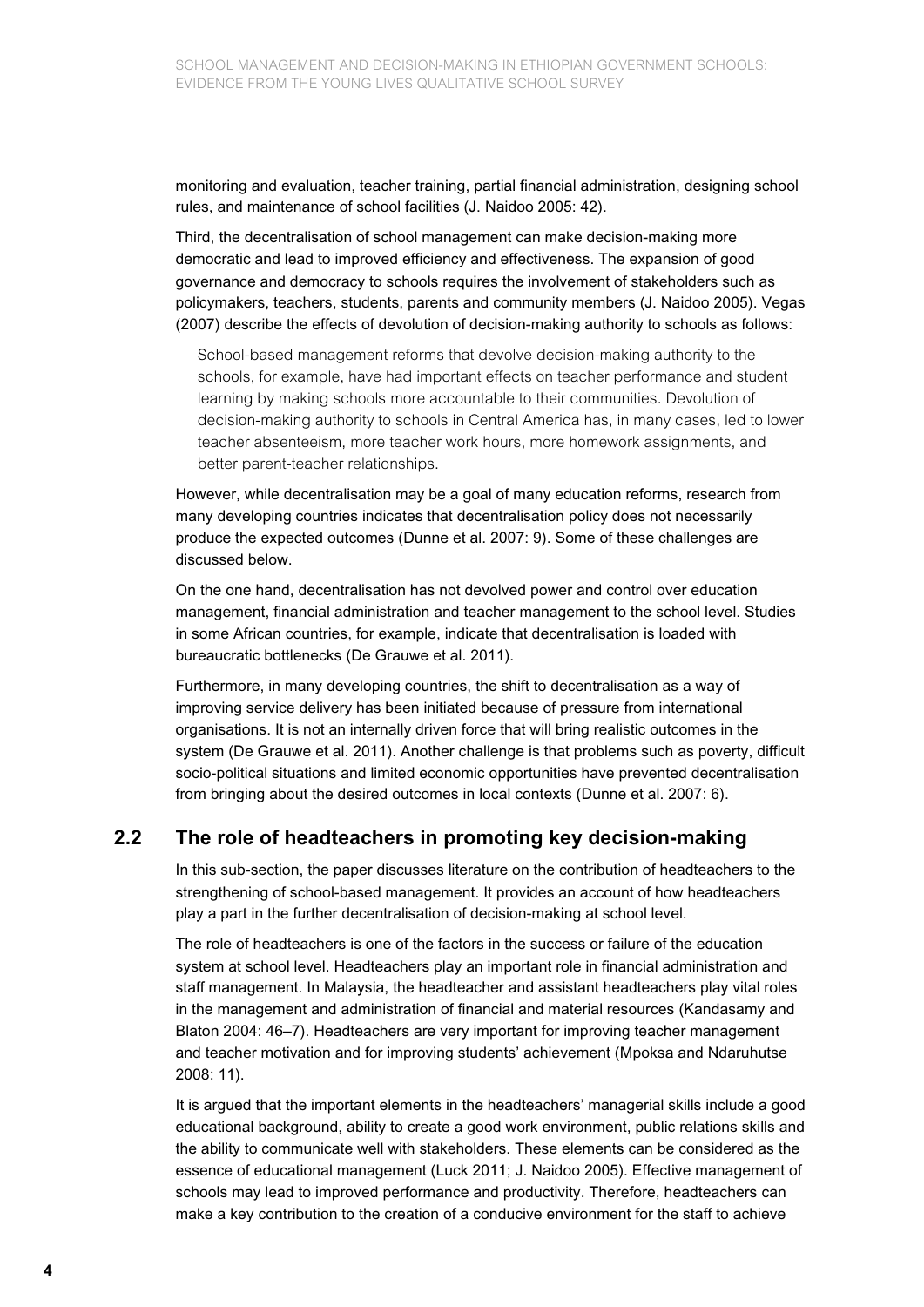these things (Luck 2011: 3). The growing interest in strengthening education management at school level can support this process (Gottelmann-Duret 2000: 42).

### **2.3 The role of communities and parents in school decision-making**

In this sub-section, the paper reviews literature on the role of communities and parents in school-based decision-making. It also provides some discussion of how community participation contributes to the further decentralisation of critical decision-making at school level.

One of the advantages of involving communities in school decision-making is that it creates a greater sense of ownership, morale and commitment among the stakeholders. Decisions that are made at local level are arguably more responsive to specific issues related to school contexts (Dunne et al. 2007: 20). An important achievement has been observed in South Africa in this regard, since school-based governance is often integrated with participatory decision-making (J. Naidoo 2005: 41).

Another advantage is that decentralisation empowers communities to mobilise resources (Dunne et al. 2007). In Ghana, for example, decentralisation helps to enhance the efficiency of school management and accountability (Dunne et al. 2007: 9).

Third, decentralisation motivates parents to show greater interest in their children's education. In some cases, the functioning of local education offices was financed by communities (Dunne et al. 2007: 11). According to De Grauwe et al. (2011), the involvement of parents, teachers, local councillors and education officials in school management can help to promote decision-making at school level, which improves the quality of schooling and students' achievement.

However, the implementation of decision-making through the full participation of parents and communities entails challenges. When compared with teachers and headteachers, community groups do not focus on education matters and this often creates conflict (J. Naidoo 2005: 41).

### **2.4 Conclusion**

The literature reveals that in practice decentralisation policy has not ensured the full participation of all stakeholders in school decision-making and school administration. The most positive outcome of decentralisation policy in developing countries appears to be creation of the awareness and increases in local efforts to address problems in education. Decentralisation can generate a critical mass of action to tackle context-specific problems in education management (Dunne et al. 2007: 12–13). But in order to strengthen school-based decision-making, the relationships among education offices, local government authorities, communities and parents need to be coordinated so that stakeholders work as a team.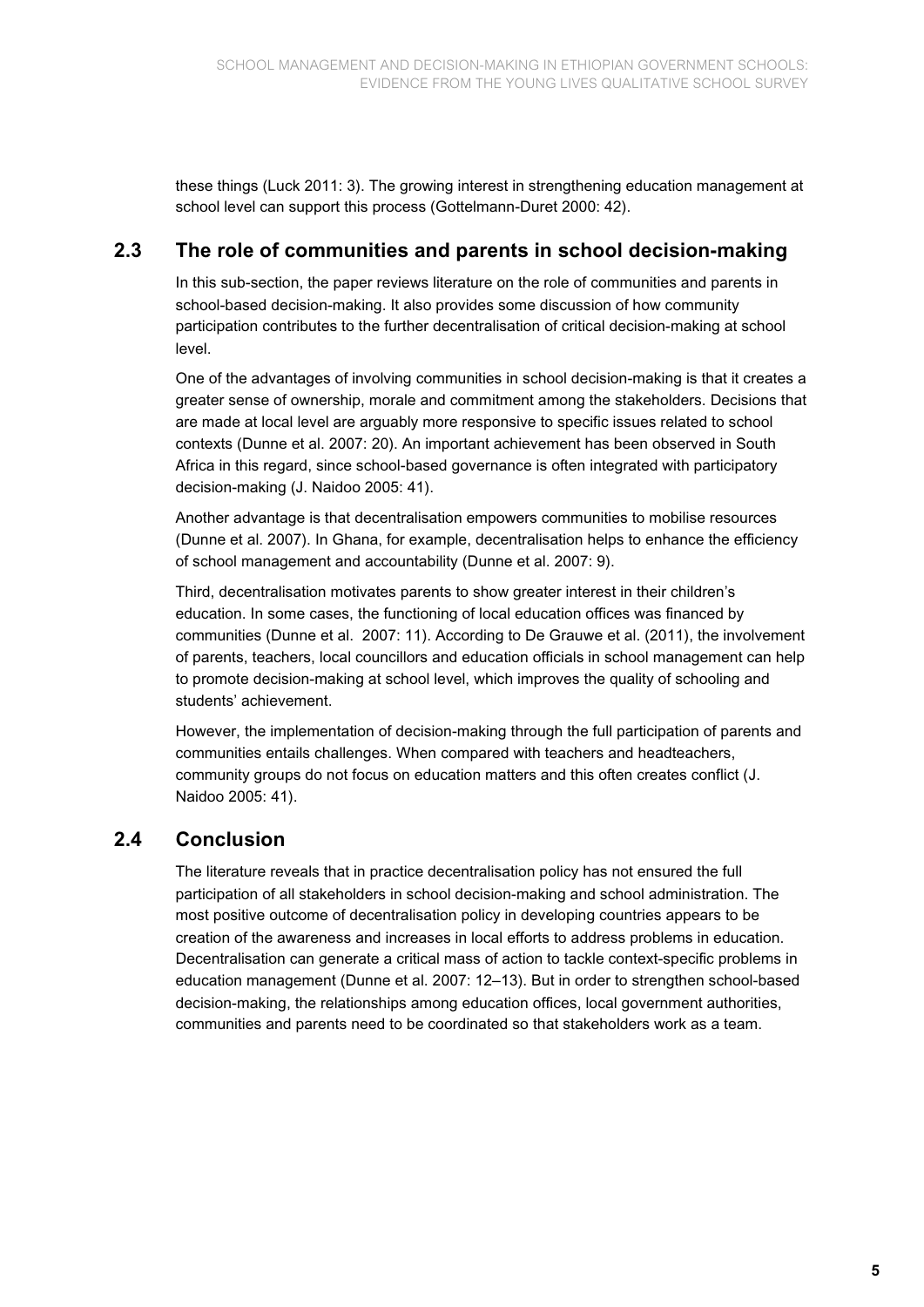# **3.** Legal framework: the Ethiopian context

Decentralisation of key decision-making at school level has been a recent development in the Ethiopian education system. This section analyses how Ethiopian education policy enables school-based management to work with stakeholders to make decisions that will improve the quality of children's education.

Ethiopian educational history indicates that the issue of school management and decisionmaking at school level is a recent development. The modern school system was introduced into the country by missionaries during the nineteenth century. The first modern government school was built by Emperor Menilik in 1908; further schools were built by Emperor Haile Selassie and the subsequent regimes (Nekatibeb 2012).

The rise of different governments to power in Ethiopia was accompanied by educational reforms and policy changes. From 1941–74, the imperial education system functioned on the basis of the emperor's conviction that education held a key position in the country's development. However, each of the two post-imperial-era governments had well-defined reform policies of their own. For instance, the socialist regime issued a five-volume publication entitled *General Directions of Ethiopian Education* in 1980.Its aim was to cultivate a Marxist ideology, develop knowledge in science and technology and integrate education with production (Nekatibeb 2012).

Similarly, the Federal Democratic Republic of Ethiopia issued two policy documents entitled 'Education and Training Policy' and 'Education Sector Strategy' in 1994. Initially, policy focused on improving education access and equity. The Government then started to emphasise the importance of school governance. For example, the Education Sector Development Programme (ESDP) I (MOE 1998) defined the roles and responsibilities of school governance at the federal, regional and *woreda* level.

When ESDP II was designed in 2002, the Government realised the significance of management and decision-making at the *woreda* and school levels. This was further strengthened with ESDP III (2005) when the Government decided to decentralise critical decision-making from regions and zones to the *woreda*s and municipalities, and further to the school level, with the objective of having education become more responsive to school situations (MOE 2005: 23).

The devolution of decision-making authority to the *woreda* level was expected to strengthen *woreda*-level educational institutions, to offer better local governance, to promote accountability and to improve community participation (MOE 2005: 23). The focus of the decentralisation programme at this time was to strengthen the capacity of *Woreda* Education Offices (WEOs) through training in educational and financial management (MOE 2005: 23).

ESDP III also outlines the importance of community participation in school decision-making and financing. Communities were expected to raise funds for purchasing basic school equipment, hiring contract teachers, constructing schools and classrooms, building teachers' houses, and encouraging girls to enrol in schools. Community members and parents are members of the Parent–Teacher Associations (PTAs), which were expected to participate in preparing annual action plans (MOE 2005: 24).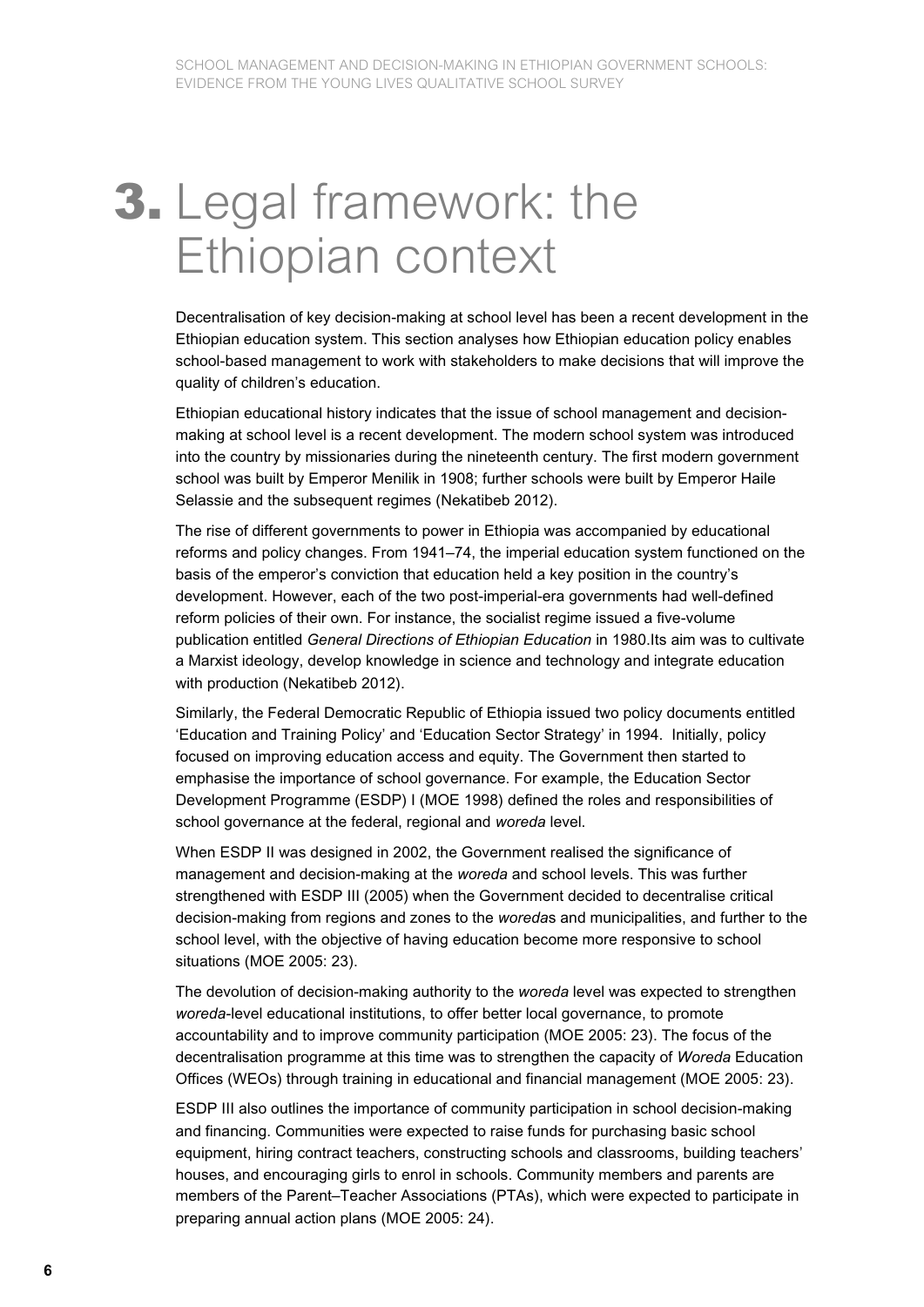The Government has recognized that weak management and implementation capacity at school level was one of the main barriers to achieving access, equity and quality in primary education (MOE 2005: 29). After 2005, therefore, the Government acknowledged the importance of school management for improving school-based decision-making. It designed policies and programmes that strengthened the role of communities and parents in school management and financial administration, with the primary objective of improving the quality of education. However, the *woreda* administration still had more powers of critical decisionmaking and improving governance in schools. For instance, the WEO was responsible for recruiting teachers and managing the financial and material resources of the schools (MOE 2005: 37).

At the end of ESDP III, it was recognised that despite the increased attention given to devolving decision-making to the local level, in practice, school management and administration remained inefficient and ineffective. The WEOs were unable to implement government programmes because they did not have the capacity to ensure that schools were managed and administered effectively. In addition, the system suffered from a weak relationship between regions and *woreda*s (MOE 2010).

ESDP IV therefore emphasised the further devolution of key decision-making to the local level, including improving the functioning of offices at all levels, promoting cluster resource centres, and improving school-level management through capacity-building programmes (MOE 2010: 69).The General Education Quality Improvement Programme (GEQIP) aims to improve quality intervention in key areas, including school management and administration (Shibeshi 2008). Priority areas identified included increasing effectiveness and efficiency through decentralised educational planning and management; establishing open, transparent and productive management systems; and promoting effective horizontal and vertical communications across the education system (MOE 2008).

Alongside ESDPs and GEQIP, the Government has designed and implemented the School Improvement Programme (SIP). One of the main focuses of this was strengthening school management and parent and community partnership in order to improve decision-making at school level (MOE 2005: 56). The document outlined the main components of school management and administration as: headteacher and assistant headteacher; school management committees at various levels (comprising teachers, students, parents and representatives of the local community); and educational experts and supervisors working at various levels outside the school. These parties are expected to take responsibility for problems and weaknesses that arise in schools, and they play leading roles in implementing effective practices and decisions (MOE 2007).

As compared with the other policy documents discussed above, the SIP gives more decisionmaking power to the headteacher. Headteachers are responsible for making parents and the school community aware of school improvement plans by using school newspapers, magazines, pamphlets and meetings (MOE 2007b).

The SIP says that any individual who participates in the activities of the school can participate in the evaluation process. Headteachers are empowered to make key decisions and lead all stakeholders at school level, including ensuring that the rights of all stakeholders are maintained and their opinions are heard and considered. Stakeholders' participation can be facilitated effectively through communication. The headteacher needs to explain how the school community members, i.e. teachers, school committee, student representatives and clubs, can participate in school improvement activities.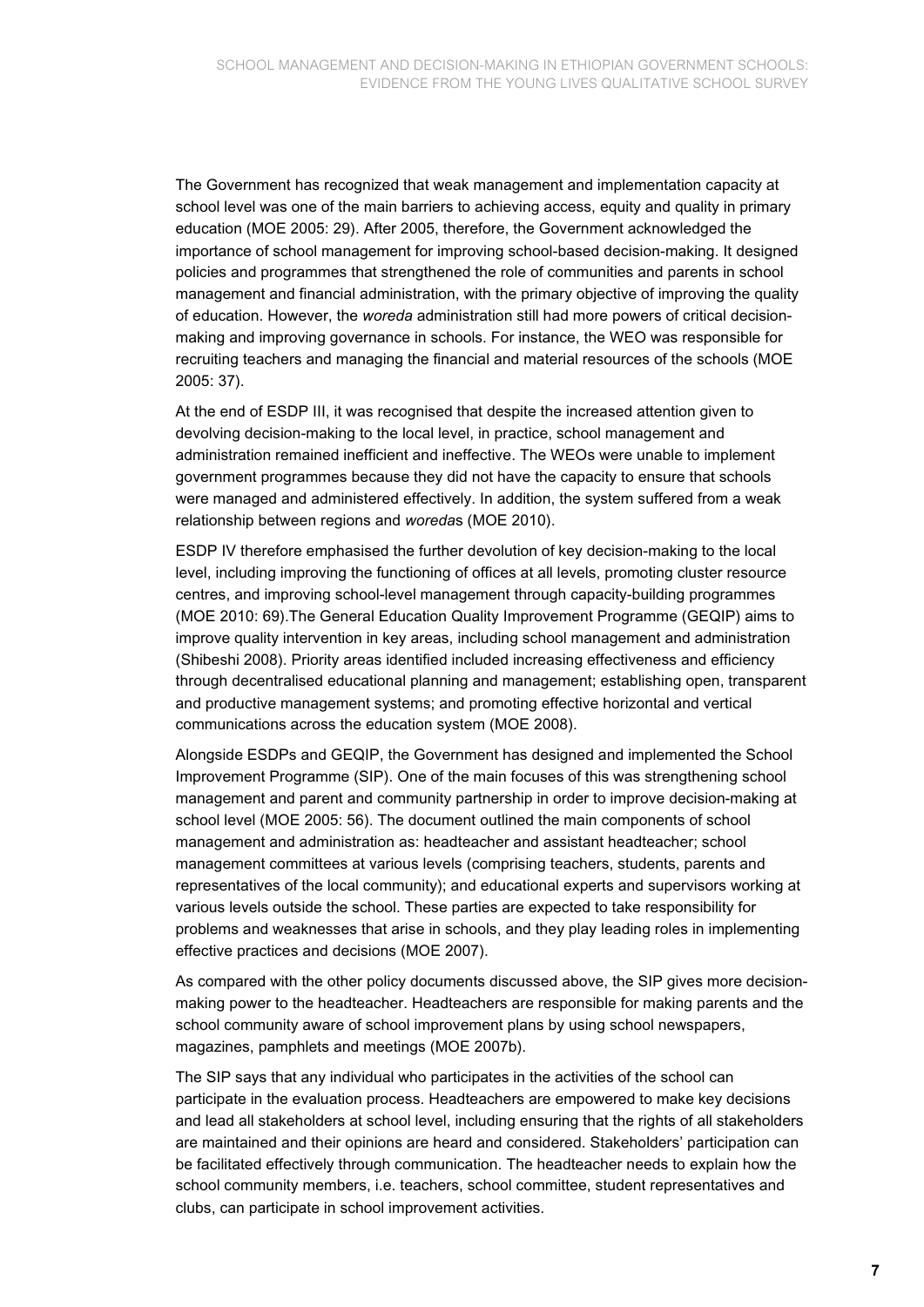As the headteachers lead the development of strategy at school level, they should also encourage teachers to play a leading role in the development of strategy by participating in the self-evaluation process (MOE 2007b). The headteacher should provide management and professional competency training for teachers and staff members and support them to take responsibility for the school improvement plan. Furthermore, the headteachers should arrange training opportunities for student representatives, parents and other community members on school improvement and self-evaluation processes (MOE 2007b).

The SIP also emphasises the importance of the *kebele* administration in the implementation of decentralised educational management. The *kebele* Education and Training Boards were expected to play an important role in supervising and assisting schools to implement the SIP; in helping schools in getting the necessary assistance from governmental and nongovernmental organisations; and in coordinating the support and assistance provided by students, parents and local community (MOE 1998).

One of the stakeholders described in the SIP is student clubs. The document outlines the importance of student participation in school decision-making for improving teaching and learning. Thus, to ensure the participation of students in school activities (MOE 1998):

- Students should get suitable opportunities to work in partnership with adults in schools.
- Students should get training and responsibility that help them to offer solutions to problems.
- Schools should work cooperatively with schools to promote student participation.
- Students should take initiatives to establish clubs, and take responsibility for improving students' discipline in classroom.
- Students should conduct surveys on the consistency of teaching methods.
- Students should participate in activities that connect their school with parents and the community.

Meaningful participation of students in school management is explained in terms of the level of their participation in school decision-making. For example, students may initiate action and participate with adults in the decision-making process. Students' participation increases student motivation and helps them have higher aims for their education. . Participating in the school decision-making process also enables them to become aware of the needs and problems of poor students, and their participation in the PTA provides feedback on matters from the students' perspective. In addition, student participation enables them to take on the responsibility of becoming class captains (monitors) and to manage the class effectively in the teacher's absence (MOE 1998).

To conclude, the Government of Ethiopia has recently focused on improving school-based management through the devolution of education decision-making to school level. To achieve this objective, it has promoted the roles of various education stakeholders in decision-making. Specifically,

- It has tried to strengthen the relationship between the WEOs and the schools through monitoring and capacity-building schemes.
- The recent education programmes such as ESDP IV, GEQIP and SIP give more power to headteachers and administrators to coordinate the roles of communities, parents and local administration in school decision-making.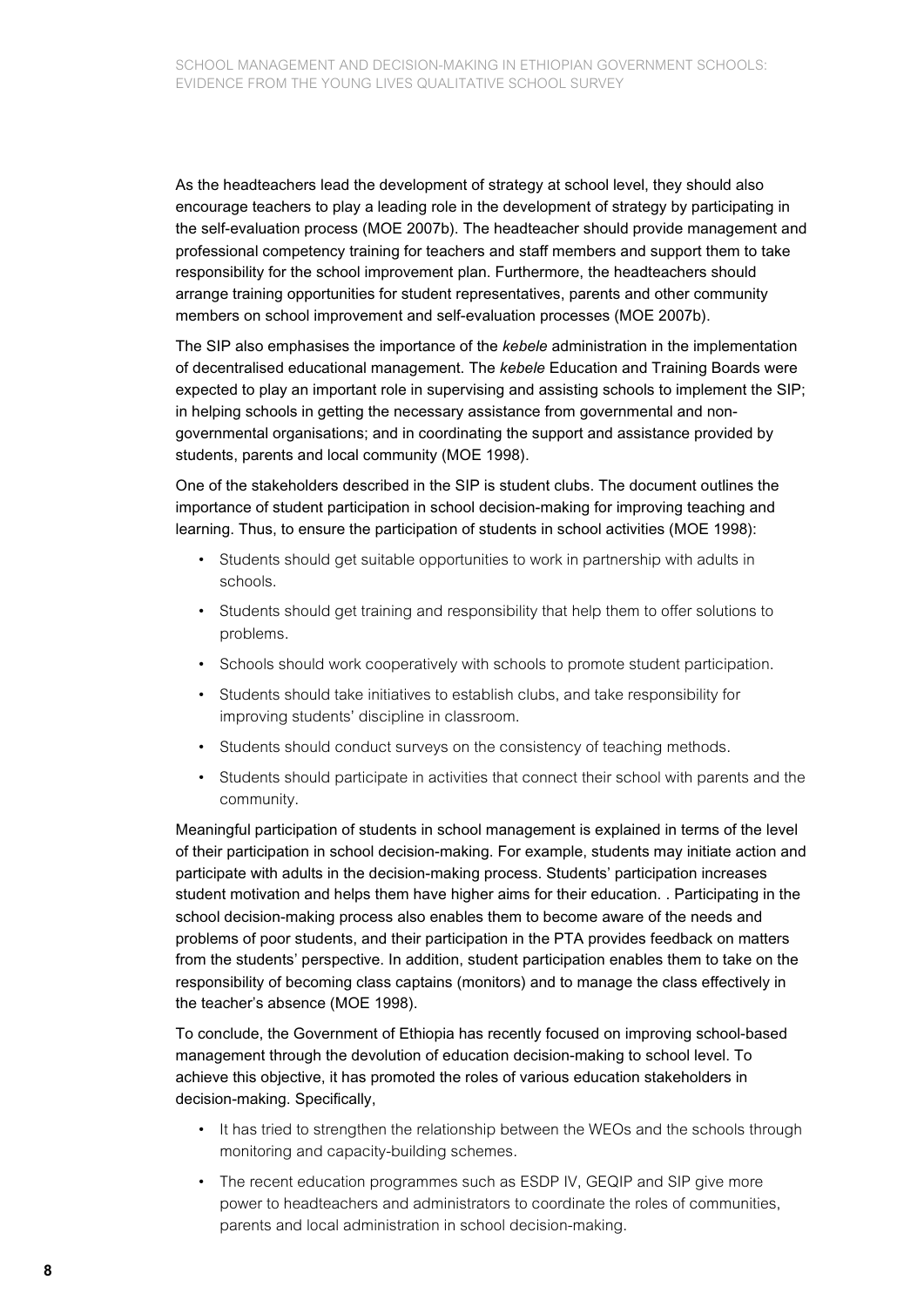- The policy emphasizes the importance of the participation of communities, parents and teachers (through PTAs) for the improvement of critical decision-making at school level.
- As a key local administration unit working closely with the community, *kebele* administration is considered as one of the key stakeholders for enhancing schoolbased management.
- The participation of students in education management is also a way of promoting participatory decision-making at school level.

# **4.** Findings

In this section of the paper, the main findings of the research are presented. Based on the data collected from headteachers and teachers, it looks at the role of stakeholders in improving school management and decision-making. It discusses the roles of headteachers and teachers in encouraging the communities, parents and local government authorities to become involved in school management and decision-making. The analysis also includes a discussion of the contribution of school clubs and other school-level student structures to school management.

#### **4.1. The relationship between the Woreda Education Offices and schools**

In this sub-section, an attempt is made to discuss the relationships between the WEOs and the schools, and how these relationships affect decision-making at school level, as perceived by headteachers and teachers.

Our interviews indicate that the WEO plays an important role in passing directives and regulations to schools. It is also involved in the provision of education equipment to schools when there are crucial shortages. As one headteacher from a rural school in Tigray pointed out, schools have little budget to procure this equipment. However, because of budget shortages and complex purchasing processes at the *woreda* level, equipment (e.g. chairs and tables) does not reach schools in a timely way.

The administrative procedures, the capacity of education officials at *woreda* level, the nature of their responsibility and accountability, their experience of education management and governance, communication channels, and their individual characteristics all affect the relationship between the WEO and the schools. For instance, the WEO is responsible for assigning teachers and other education staff to schools. The headteacher has to report the school's human resource needs to the WEO. The WEO is also responsible for facilitating teacher capacity building. However, as ten of the headteachers and 28 of the teachers interviewed reported, the WEO could not respond adequately to the requests to assign teachers, or to teachers' capacity-building issues. As one headteacher from a secondary school in Amhara indicated, though 16 teachers with a diploma and 64 teachers with a degree were available in his school, there were still shortages as the number of classes and student population are large. He added that the diploma teachers attended the summer programme, and so came back only after the first term of the school year had started. Therefore the school faced shortages of teachers at the beginning of the first term every year.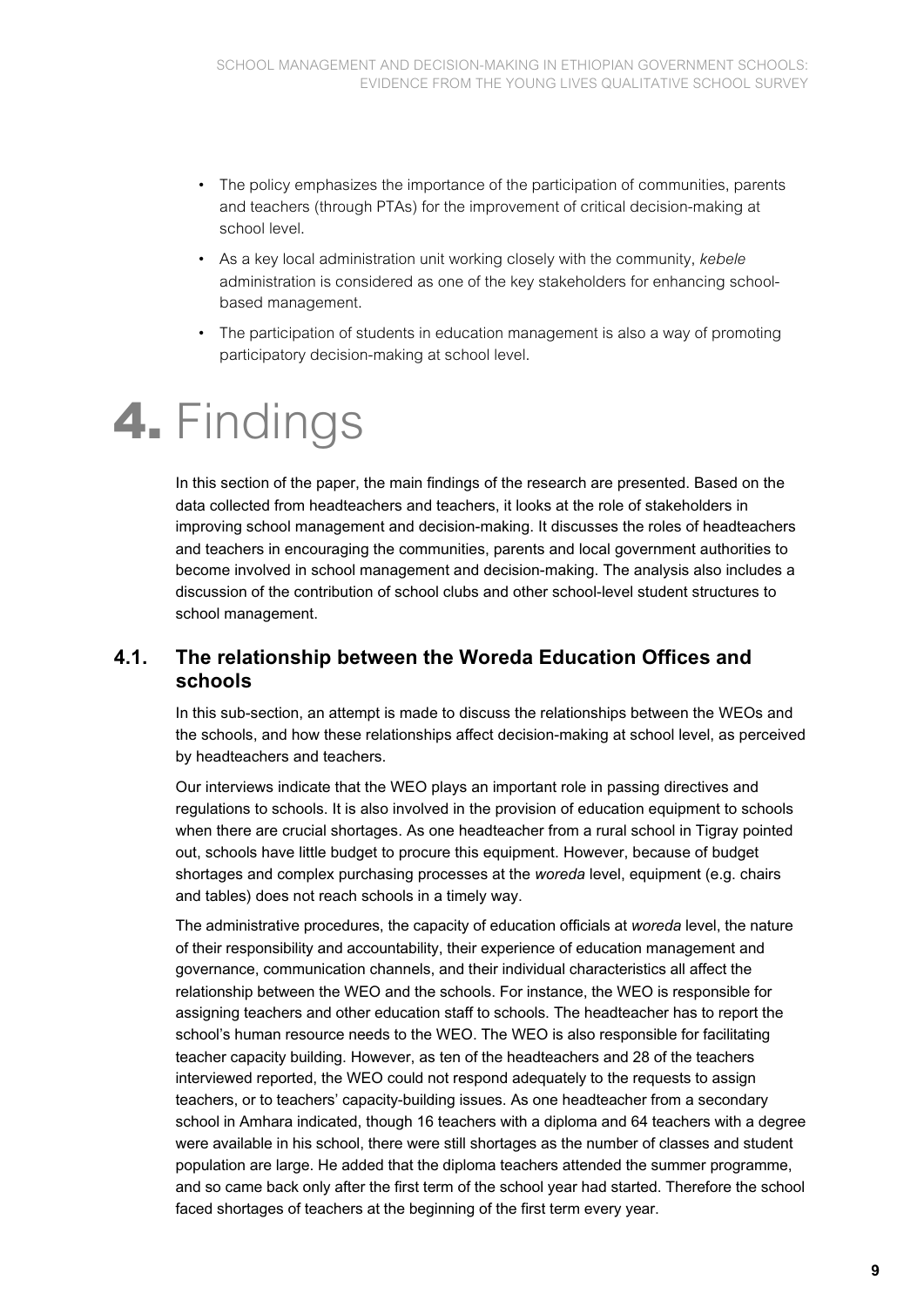The shortage of qualified teachers in schools placed a heavy burden on the existing ones, and had an impact on the provision of quality education. One headteacher in a rural secondcycle primary school (in Amhara) explained the problem of teacher shortage as follows:

In case of our school, we have shortage of teachers. Especially the school had no physics teachers. Even when teachers are assigned, they are transferred to other place without a replacement. So it is hard for students in Grade 7 and 8 to attend their class attentively. Teachers are replaced after some months. I think it is distracting for the children when teachers are changing frequently.

A teacher from a rural school in Oromia also reported a critical shortage of teachers, mainly for subjects like mathematics and English. The challenge was due to the fact that teachers leave for various reasons, including promotion and getting jobs outside teaching. Since the recruitment and deployment of teachers was the responsibility of the education bureau at the regional and zonal level, according to this teacher, the school's responsibility was only to report the problem to the WEO. He knew that the headteacher in his school had indeed reported the problem to the WEO but no practical measures had been taken for at least two months.

Headteachers in three rural schools in Tigray and two urban schools in the Southern Nations, Nationalities and People's Region (SNNPR) commented that the bureaucracy at the *woreda* level has become a challenge for day-to-day activities of the schools. The WEO wanted the schools to implement the policies and regulations imposed from above as they were, but the teachers and headteachers wanted to consider the local community contexts whenever new policies, such as SIP and GEQIP, were launched. According to one teacher from a school in Addis Ababa, 'formulating policy is quite different from implementing it'. This is understood to mean that it is important to take into account the local situation when policies are implemented at the local level. As a headteacher from a school in Hawassa City Administration pointed out, when new policies are to be implemented, parents and the communities should be well aware of the benefits of these policies for their children; students need to be introduced to the policy; and teachers should comment on the policy document before it is actually launched for implementation.

Therefore, it can be argued that the full participation of the community and the parents is needed in order to achieve quality education, and to help hold headteachers and schoolbased management to account. One teacher from a rural school in Amhara said that 'unless the community's awareness about the importance of quality education for their children is improved, the full implementation of the various education policies is far from achieved'.

A headteacher from a school in Addis Ababa suggested that schools and communities should be considered not only as the main place to implement policies and regulations, but also as the main source of evidence of whether the policies are understood, accepted and implemented in such a way as to achieve the expected result. In principle, the Government wants schools to become a place of learning and research in order to bring real change in the lives of those who are involved in teaching and learning (parents, teachers and students) (MOE 2007). In practice, this has not been achieved. One of the teachers from a rural primary school in Amhara region reported the importance of community participation in implementing education policies at school level as follows:

Although, the rules and regulations do come from the district and the regional level, we face difficulties to implement it at the grassroots level. Even though the rules and regulations are good and correct, we have to take into consideration the community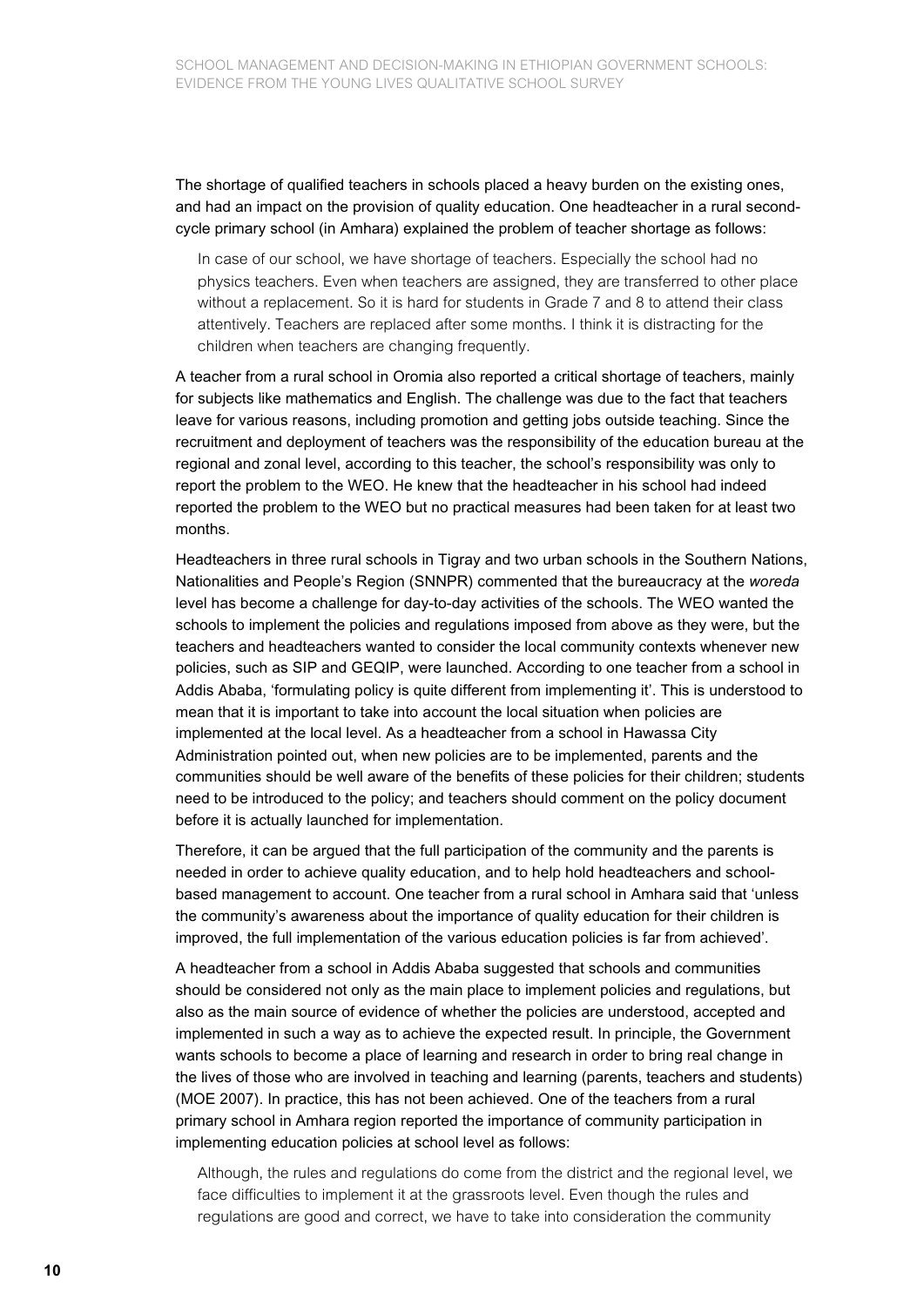contexts when we implement it. It is only by becoming more flexible that we are able to improve students' achievement.

To conclude, it is clear from the above discussion that critical decision-making at the school level faces challenges because of lack of proper support and coordination at the *woreda* level. The gap between the WEO and the school communities (teachers, headteachers and PTAs) is largely responsible for the loose coordination and communication between the higher government structure and the local institutions.

#### **4.2. The role of the kebele administration in improving school governance and management**

In principle the *kebele* administration plays a significant role in promoting parent and community participation in school management and decision-making. Particularly in rural areas, the schools and PTAs report the lists of children who dropped out to the *kebele* administration. Since the administration is in close contact with the communities, it has the power to influence parents to send their children to school and to reduce school drop-out rates.

 One headteacher of a primary school in rural Tigray said that when students dropped out, the *kebele* administration helped the teachers by showing them the child's house so that the teachers could go and follow the situation up.

First, teachers attempt to resolve the problem of drop-out by themselves; otherwise they refer the issue to the headteacher. The school solves the problem if it can do so. If the problem is beyond its capacity, it asks the support of the local government.

In some areas there was a drop-out committee in the school consisting of a community representative, a teacher, the local government authority and parents. The *kebele* administrator was the chairperson of this committee. In this regard, the community could easily be kept informed of new regulations and rules.

Teachers indicated that the *kebele* administration also played an important role in reducing the educational challenges facing children living in difficult situations. In both rural and urban areas, schools used the local administration to contact NGOs in order to get support for those children who were not able to cope well with their schooling because of social and economic problems. The *kebele* administration writes the support letters to NGOs and other relevant organisations based on the lists of children it obtains from the schools.

Interviews with three teachers in one rural school in Oromia indicate that these students are able to benefit properly from their education because of the efficient and effective coordination among the school, local government administration, NGOs, private organisations and their communities. In one rural primary school in Amhara, the headteacher reported that 331 students were able to continue their learning because of the material and financial support of two NGOs. According to this headteacher, schools were responsible for ensuring that students attended lessons properly and their performance improved; the local government administration was responsible for ensuring that the communities (students, parents) benefited from the delivery of educational services, and the NGOs involved in education had a duty to support the provision of quality schooling under the current NGO legislation in Ethiopia.

The village capacity-building office collaborates with the school, and the PTA helps in organising the community to construct the school blocks. In addition, it helps in mobilising the community to build residence for teachers around the school. The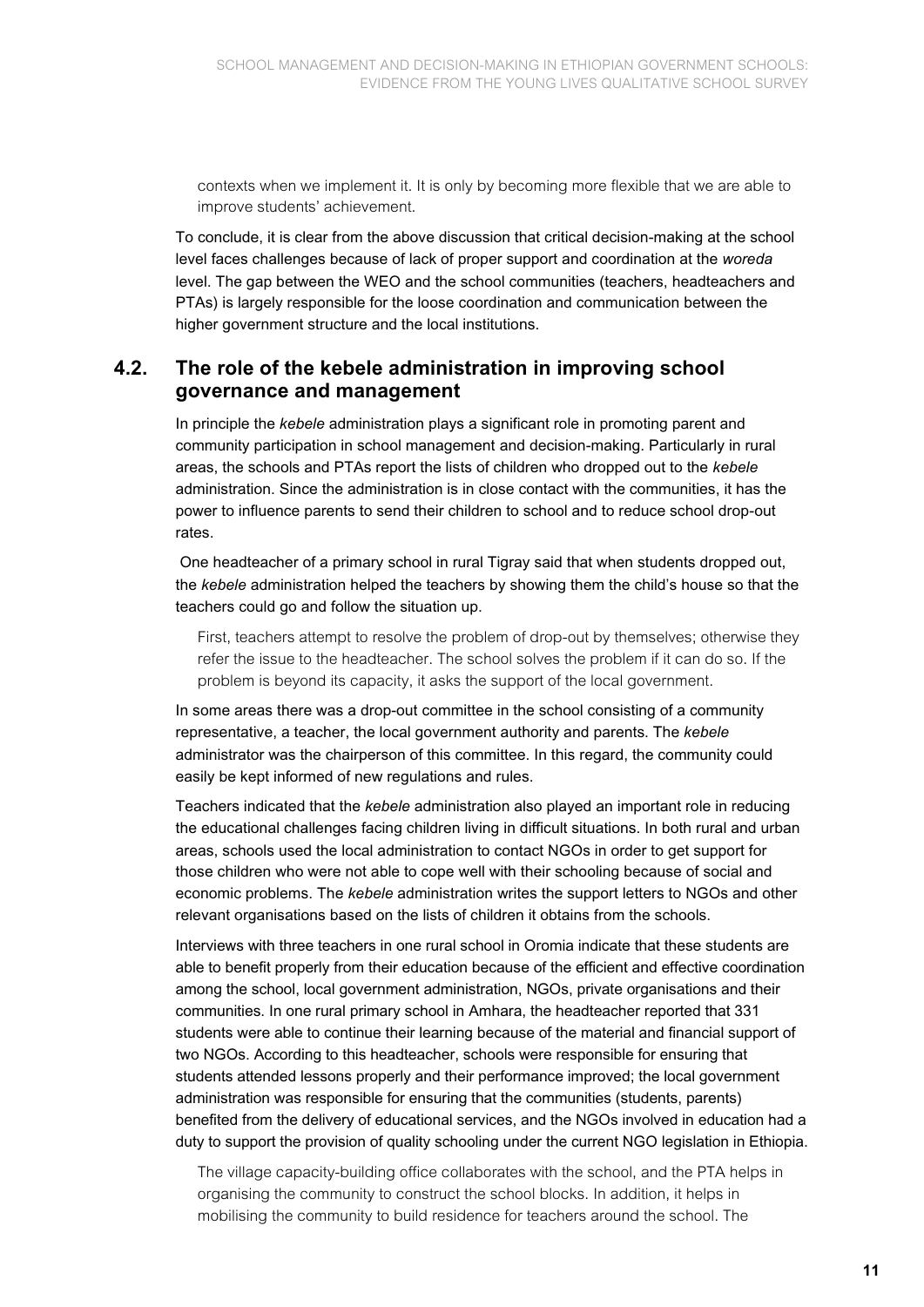capacity-building office makes discussions with the community so that children can be registered on time.

(Headteacher from rural school in Amhara)

As the *kebele* administration had the power to influence the parents and other community members, headteachers and teachers wanted to go through this administration in order to resolve the majority of the challenges they faced with students and parents. For example, one teacher in a rural school in Oromia reported that, when students dropped out, it was very effective to use the *kebele* authorities. According to this teacher, the *kebele* authorities used both persuasive and coercive methods to persuade the parents to send their children to school. The coercive methods might include imposing fines on the parents whose children had dropped out. Therefore the *kebele* administration contributes to the management and governance of schools in ways that sometimes result in improvements in the quality of children's education.

### **4.3. The roles of headteachers and teachers in decision-making**

Headteachers and teachers play pivotal roles in school management. One teacher from a rural school in Tigray pointed out that while the headteachers occupy a key position in making decisions at the school level, teachers are more responsible for making decisions at the classroom level (e.g. on attendance, absenteeism and drop-out). One secondary headteacher from a school in Amhara talked about the importance of headteachers and teachers for improving school management at school level as follows:

The first indicator of good-quality schooling is the proficiency of the management and the headmaster of the school. The second indicator is the presence of well-motivated, committed and well-trained teachers. The third one is the full participation of the communities, parents and students. Additionally, the role of local government and NGOs is important to ensure better quality of education.

Headteachers and teachers are, therefore, involved in various kinds of school management and administration. In this sub-section, detailed analysis is given to the roles of the headteacher and teachers in improving school-based management and decision-making.

#### *4.3.1. Coordinating the participation of communities*

The policy gives a key responsibility to headteachers to ensure meaningful community participation in education management and governance. It is the role of the headteachers and teachers to empower community members to participate in school decision-making. One teacher from a rural school in Amhara said that, in addition to disseminating the new regulations, the headteacher in his school was responsible for coordinating and supervising the activities of all stakeholders. It is also part of the headteacher's role to persuade the wider community that education is important for their children. As explained by one primary school teacher from Addis Ababa:

It is very difficult to improve school quality without changing the mentality and attitude of the society towards the importance of education for the lives of children. The main impediment in improving school quality lies on changing the mentality of the society.

The participation of communities in school management, as one headteacher said, helps to improve the relationship between the schools and communities; it also opens the door for cooperation, and creates the feeling of shared ownership.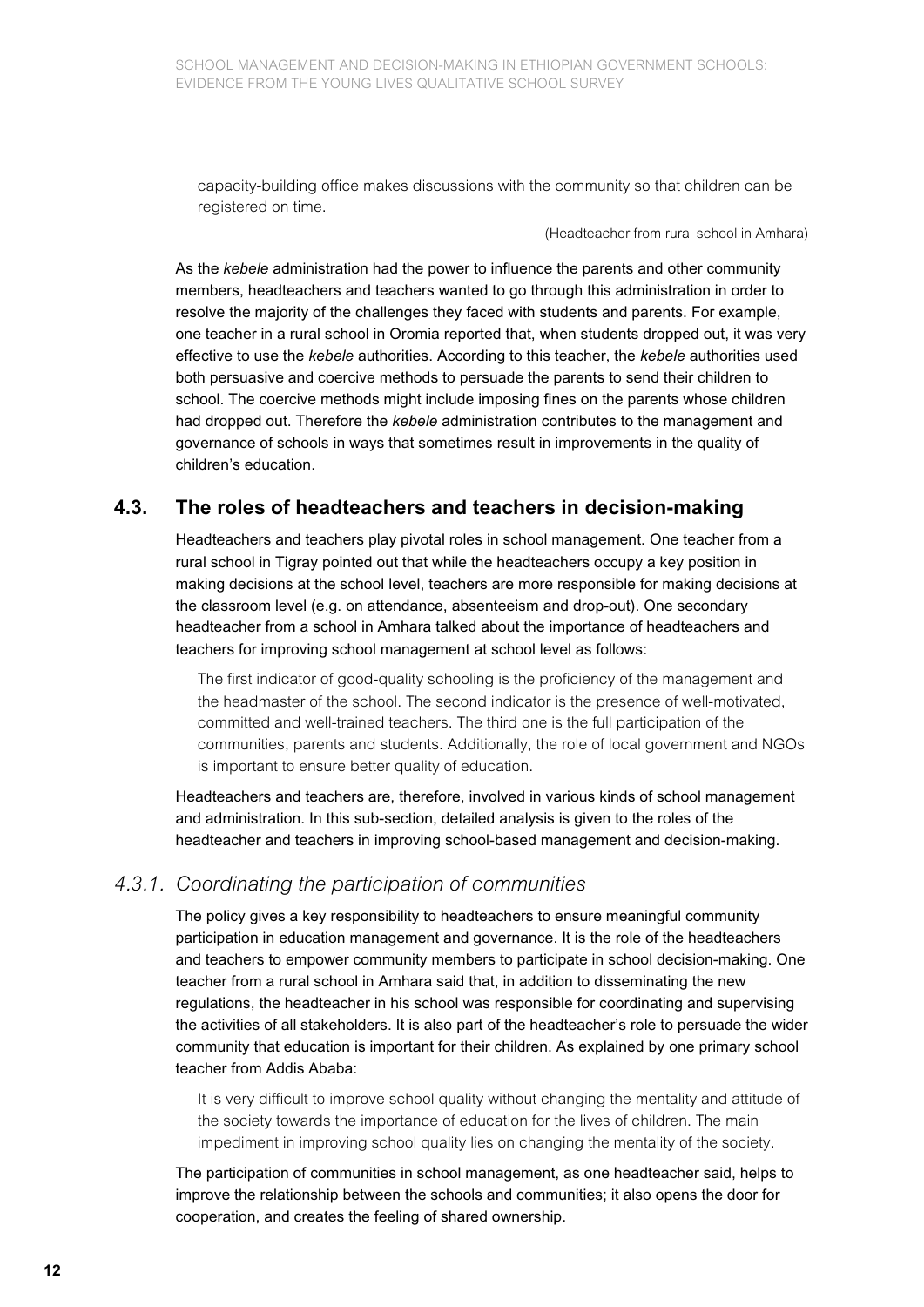#### *4.3.2. Procuring and administering equipment and materials*

Headteachers were also responsible for the administration of material resources in the school. As already discussed, the purchase of the education materials are carried out at the *woreda* level. But the actual utilisation and administration of the school's property is the responsibility of the headteachers, teachers and administrative staff in that school. Teachers reported shortages of education materials including textbooks and reference books. One teacher from a rural school in Tigray where there were serious shortages of equipment and teaching materials was very critical of this, saying that for teaching and learning to become more effective, education materials, including books, were needed. He added that having sufficient materials in schools motivated the teachers to teach better.

When asked how schools could address the shortage of material resources, one headteacher in a rural school in Amhara said:

The community should have active participation to help the school in fulfilling material resources. The headteacher should work closely with the community in order to mobilise the community resources. The headteacher, the teachers and the PTAs should also mobilise resources from non- governmental organisations (NGOs) and private organisations. The headteachers should lead and coordinate this activity effectively and efficiently by creating strong linkages with all stakeholders.

But a teacher from one rural school in Tigray argued that the provision of education materials including books and reference books was the responsibility of the WEO, adding that the WEO should provide all necessary materials to schools in a timely way.

#### *4.3.3. School budget management*

Another major area of school management and administration in which headteachers and teachers play key roles is managing the school budget. The main budget is for the salaries of teachers and administrative staff. The *woreda* allocates very limited budgets for core activities such as maintenance, the purchase of equipment and furniture, the building of new classrooms, etc. The recently approved school grants had still not been allocated to the schools studied by Young Lives in 2010 when these data were collected. However, some headteachers were aware that grants would be allocated in the near future. But four of the headteachers and six of the teachers from the rural schools were not sure whether the grants would be given directly to schools or managed by the WEOs as usual.

Because of the shortage of budget from the Government, headteachers and administrators struggled to meet the material and equipment needs of their schools. Budget shortage also prevented the schools from paying incentives to teachers when they worked overtime. As one headteacher from a rural school in Oromia said, his school did not have sufficient funds to purchase school materials and to pay for extra-hours work. He argued that schools should receive subsidies from the WEO and contributions from communities.

The budget shortage is particularly challenging in rural primary schools where community contributions are small and students are exempted from paying school fees. Of course, secondary schools are in a better position, both in raising funds and management of financial resources, because they impose school fees on students and do various income-generating activities. A headteacher from one school in Amhara gave the following account about how his school overcomes budget shortages: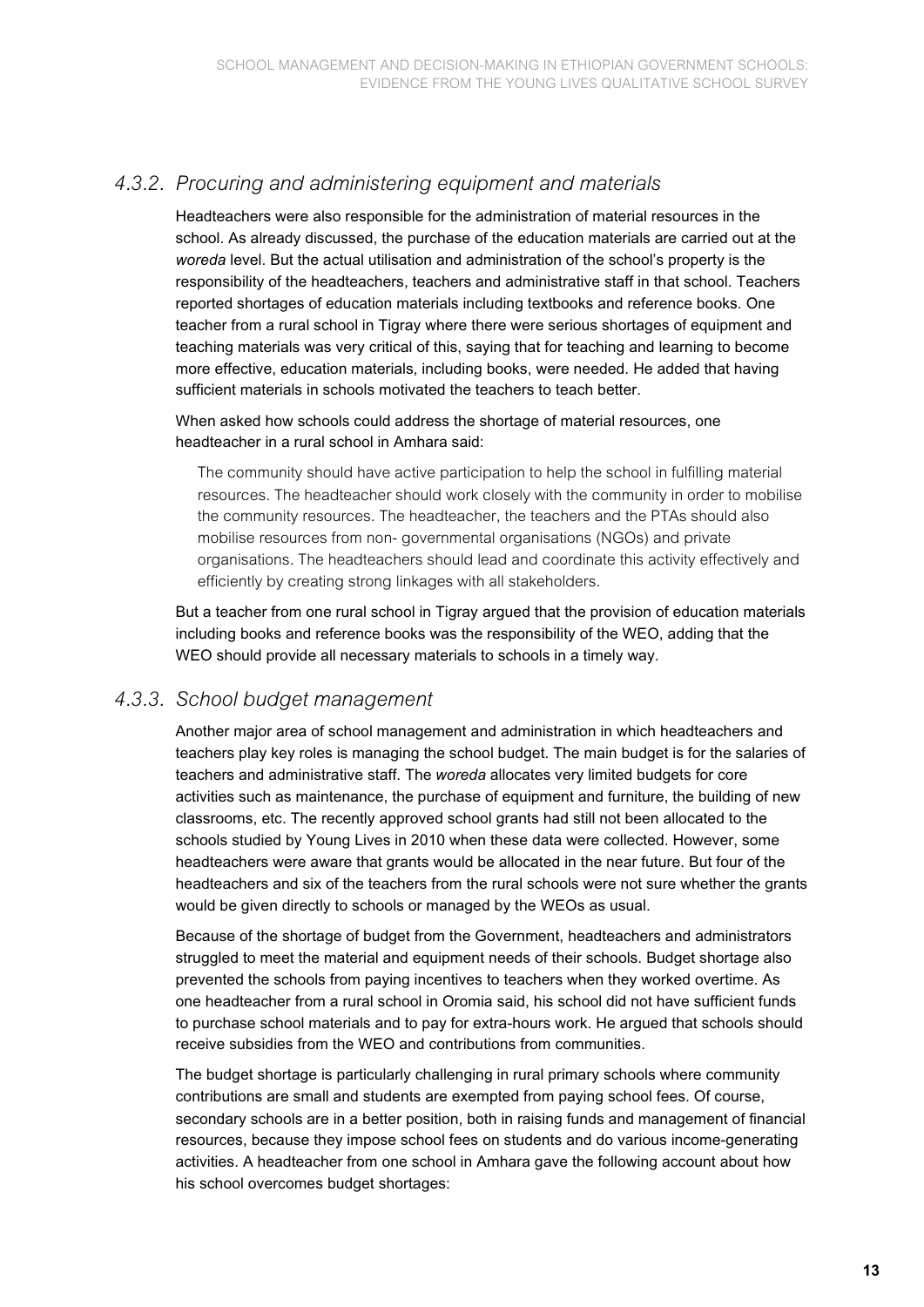The number of teachers in this woreda, for instance, was 1,300 and the salary allocated for these teachers was around 17 million birr. So, it was impossible to allocate budget for non-salary activities. If we want to buy a plasma amplifier [in secondary schools, students learn through electronic media, which uses loudspeaker], we had to request the cabinet [the local government council]. If we faced more serious problems, we had to conduct discussions with the parents. So, they decided to contribute money to fill the gap of financial constraint. We needed a photocopy machine for the secondary school. So, we bought this photocopy machine with 45,000 birr [from the money contributed by communities]. With the support of parents [and communities] we were able to purchase around 245 combined desks, some books and stationery materials.

(headteacher from a rural secondary school)

#### *4.3.4. Teacher management*

Teacher management is one of the key aspects of school management. Effective systems of teacher development, supervision, and monitoring and evaluation need critical decisionmaking at school level. The school is also responsible for arranging training for teachers and other education staff. Interviews with teachers indicate that the capacity-building activities are effective in most cases but sometimes the selection criteria for teacher development programmes are not clear. It is the headteacher's responsibility to identify the teachers who are eligible for the various development and training programmes, but the responsibility for selecting the candidates and making the final decision lies with the WEO. As a result, both teachers and headteachers are not clear about the procedure and the selection criteria. Thirty-five of the teachers reported that while some teachers have participated in several different training and teacher development programmes, others have only had a few chances. One teacher from Hawassa City Administration said that it was social connections, personal affiliation and political attachment that enabled people to get training.

As already discussed, the teacher shortages, poor motivation, lack of clarity about selection criteria for training and development programmes, poor teacher management and control, and lack of appropriate facilities for teachers, especially in rural areas, are the major challenges around teacher management. The overall effects of all of these are low teacher morale, high levels of teacher absenteeism and loss of desire to continue in the profession.

#### *4.3.5. Coordinating support for children in disadvantaged circumstances*

One of the areas where headteachers and teachers make critical decisions is in supporting children living in difficult situations. When we talk of improving education decision-making at all levels, we mean that the system should bring positive changes in the lives of the students. The role of teachers and headteachers is crucial in this regard. As one teacher from a rural school in Amhara reported:

Those students who have problems of writing and reading are those who have stationery problems. Thus, the school has to mobilise resources from the village administration and the community for the benefit of these children. Or else, there should be a school club that collects money from the students every month and helps these students. The school should also see a way to get support from NGOs.

In nine of the rural schools studied, teachers and headteachers have taken initiatives to help disadvantaged children to attend their lessons properly. Teachers have played significant roles in referring these students to NGOs. In one rural school in Oromia, clubs used the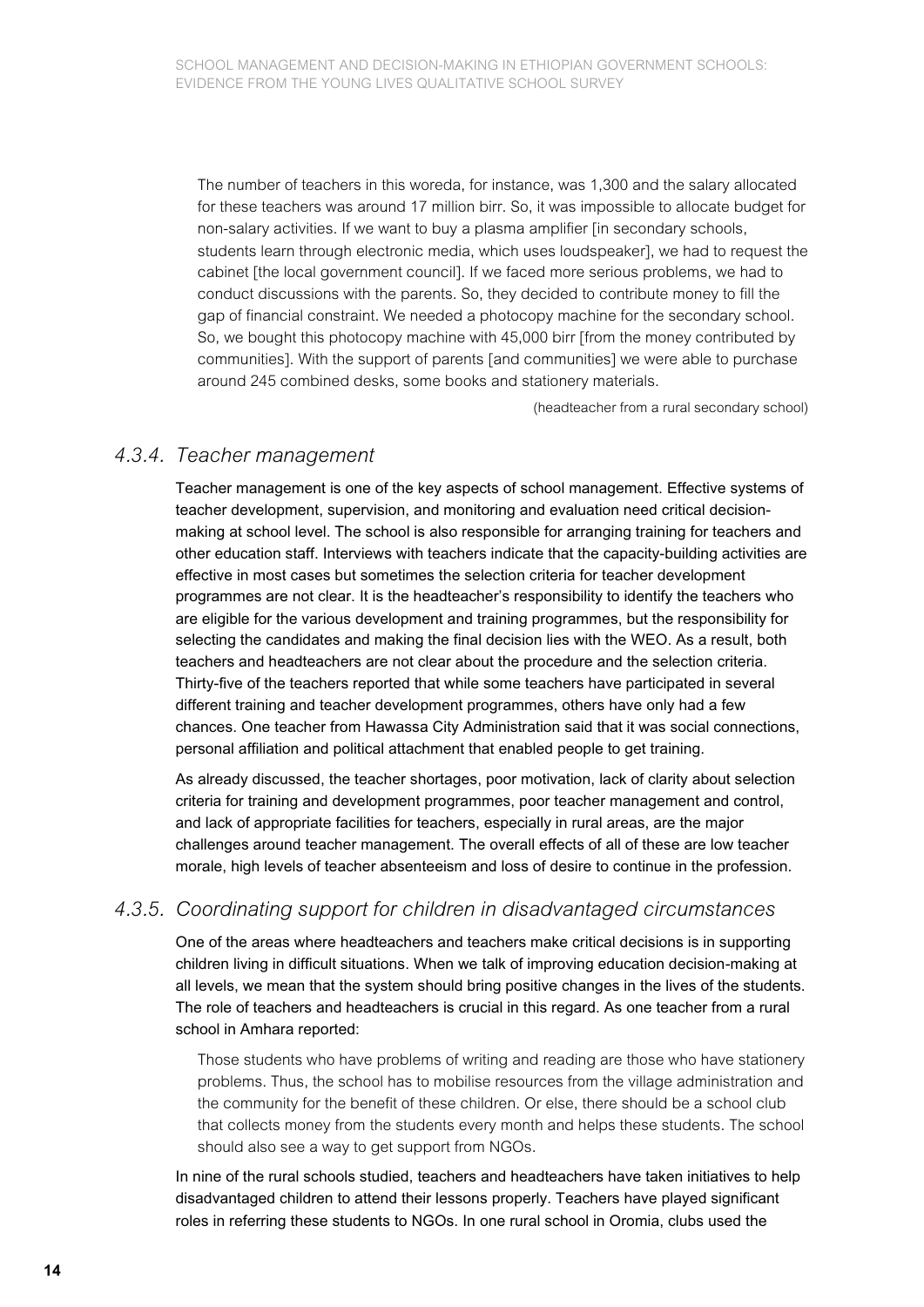income of school tea rooms for the purchase of education materials for students struggling to obtain school materials and uniforms. Clubs and PTAs created community awareness to support these children within the community. But, as one headteacher from a rural school in Tigray reported, 'strong collaboration and support from the *woreda* and kebele administration is crucial to resolve the education problems of vulnerable and orphan children'.

#### *4.3.6 The importance of appointing well-trained headteachers*

While headteachers do play important roles in the day-to-day management of the schools, some do not have the skills to take on this challenge. Some headteachers are not efficient in the management of the school resources (human, material, financial, etc.). Some of them do not want to report problems to the WEO, probably because they want to please the higher officials by not complaining too much, as one teacher from a rural school in Oromia explained:

The headteacher should inform the education office about the major problems that have happened in the school, and the office should give timely solutions to the problems. However, the headteacher in this school does not want to complain to WEO probably because he wants to be liked by the officers in the woreda. This is a challenge we are facing in this school.

Moreover, teachers complained that although the appointment of teachers needs to be based on competency and efficiency, in practice the appointment of headteachers is often not based on purely professional criteria. Political affiliation, special social attachment and networking were suggested to be the main criteria used. As one teacher from a rural school in Amhara reported:

Everyone cannot be a manager. For instance, I can't be a manager. I am not trained [in educational management]. If they assign me to manage the school, I may perform [the work] intuitively, which could be disastrous. I should be trained before being assigned as a headteacher.

### *4.3.7. Some achievements of headteachers*

Though in many schools headteachers failed to improve critical decision-making at school level, there were headteachers who performed well in certain respects. The activities of a school in one small town in Oromia can be taken as a good example. The headteacher in this school said that in the last three years the school had made good progress in achieving quality teaching and learning. The progress was mainly achieved by encouraging teamwork and making the staff more responsible and accountable for their work.

In our school we created a condition for education staff to work as a team. There are different members of staff that have different positions in the school. These include the headteacher, vice-headteacher, unit leader, various department heads, etc. We have divided activities for each department but to accomplish it with team spirit so as to make our school a model school in the town. Accordingly, we have been able to make the school a model among the three government primary schools found in the town. As you see our school environment is attractive; it is very green. We have been working to achieve these things since 2007. This has increased students' interest to learn or attend. In a short period of time, we have achieved remarkable changes through unity and teamwork.

(Headteacher from a school in Oromia)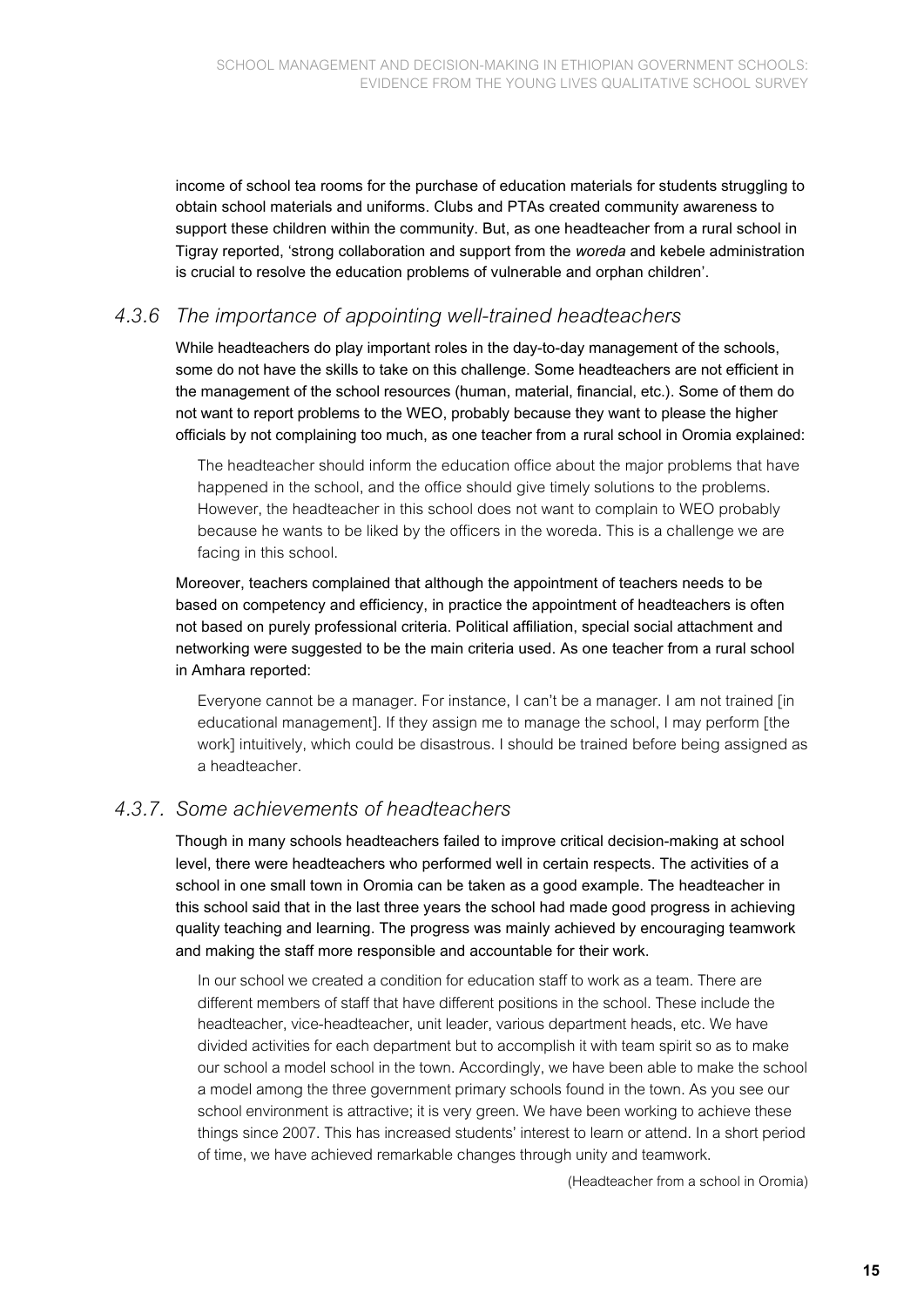A teacher from one rural primary school in Tigray also confirms the importance of teamwork in the school in which he was teaching.

The headteacher works very closely with the teachers, and the teachers work very smoothly with students. Teachers report any problem to the headteacher, and we discuss and solve the problems. We work as a team and in unity. The headteacher's office also closely follows up our activities.

We can therefore conclude that, generally, headteachers and teachers play key roles in improving school management and in involving communities, parents, and the local administration in matters related to school decision-making. Yet despite the efforts made by the headteachers and teachers to involve these stakeholders in decision-making, shortages of budget, school materials and teachers have become serious challenges. The appointment of inefficient and inexperienced headteachers to schools is considered to be an obstacle mainly in the rural areas. Moreover, lack of coordination and supervision from the *woreda*  has created some gaps in implementing regulations and directives passed from above.

#### **4.4. Student clubs and parliaments**

In recent years students have begun to play a significant part in decision-making in schools by participating in activities such as school clubs and student parliaments. Young Lives school-based research has produced some important evidence on how students 'participation contributes to the improvement of decision-making at the school level. Table 2 indicates the types of clubs usually found in Ethiopian schools and the way they increase students' participation in decision-making.

#### **Table 2.** *Types and functions of student clubs*

| Type of club                    | <b>Role and function</b>                                                                                                                                                                                                                                                                            |
|---------------------------------|-----------------------------------------------------------------------------------------------------------------------------------------------------------------------------------------------------------------------------------------------------------------------------------------------------|
| Girls' club                     | Works on reducing the problems of female students, for example by creating<br>awareness to reduce harmful traditional practices such as early marriage and<br>abduction, and on promoting female students' participation in school.                                                                 |
| Human rights club               | Works on the protection of child rights and the democratisation of decision-making at<br>school level.                                                                                                                                                                                              |
| Pedagogy club                   | Prepares teaching aids - the drawings made by this club are used for teaching in<br>classrooms.                                                                                                                                                                                                     |
| Anti-HIV/AIDS club              | Focuses on awareness creation of HIV/AIDS and girls' reproductive health; works with<br>the community on these issues during school vacations.                                                                                                                                                      |
| Sport club                      | Responsible for promoting sport activities in schools.                                                                                                                                                                                                                                              |
| Charity club                    | Searches for ways to support children living in difficult situations (orphans, poor<br>children); attempts to promote community contributions; runs tea rooms in the schools<br>to raise money for charitable purposes; makes contact with NGOs and private<br>companies to support needy children. |
| Media and<br>communication club | Presents entertainments to students and teachers every morning; disseminates<br>messages on local, national and international issues through school mini-media.                                                                                                                                     |
| Work and sanitation club        | Works towards changing the school environment into a green, clean and attractive<br>setting.                                                                                                                                                                                                        |
| Drop-out club                   | Works to make the community aware of the importance of enrolling their children in<br>school and reducing student drop-out.                                                                                                                                                                         |
| Competition club                | Organises and promotes question and answer competitions among students in the<br>school.                                                                                                                                                                                                            |

Source: Extracts from teacher and headteacher interviews, Young Lives Ethiopia Qualitative School Survey, 2010.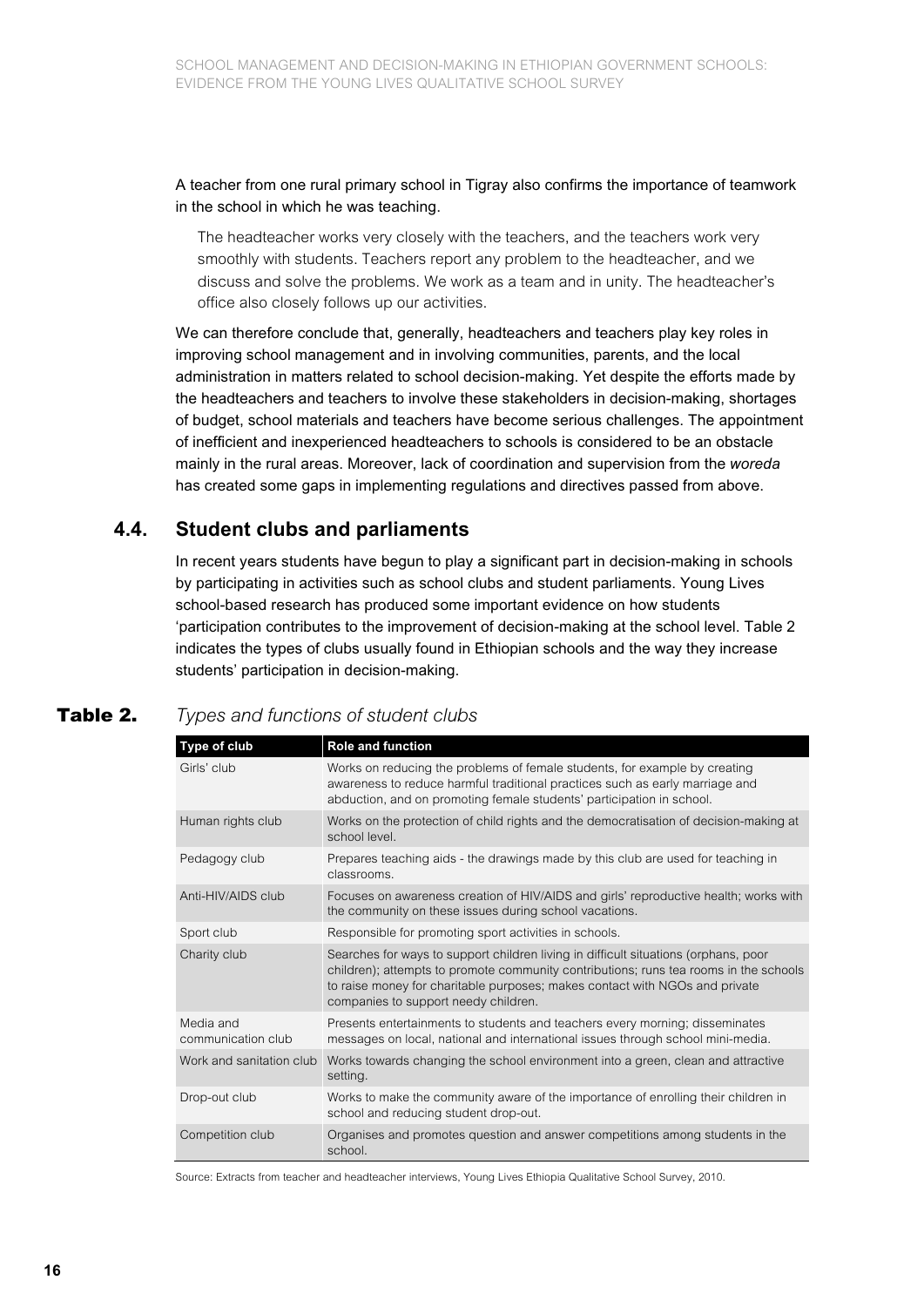School clubs have tried to help the headteachers and teachers to raise funds for different education programmes. Charity clubs, for example, have worked very closely with the headteachers and teachers to find ways to support children living in difficult circumstances (orphans, poor children, street children, etc.). They contact NGOs and private companies to ask them to support the needy children. In addition, they establish tea rooms in the school, and the income obtained from the sale of tea and coffee is used for charitable purposes. The members of this club also attempt to obtain community contributions for schools in their locality. As members live within the community, the school administration and teachers have involved the students in raising community awareness about the importance of quality education for their children.

As one teacher from a rural school in Oromia region reported, clubs used different strategies to disseminate their messages to students, teachers and communities. The most common mechanisms were pictures, poems, dramas, music and personal communication. Personal communication was used when they discussed issues with communities and parents.

Students' involvement in school clubs has helped them not only to participate more fully in school affairs; it has also increased their participation in school decision-making. As one headteacher from a rural secondary school in Amhara indicates, clubs have played crucial roles in moving school governance towards a more participatory approach. The objective of establishing clubs in school, as one teacher from a rural school in Amhara reported, is to 'make students more responsible in their learning and to improve their participation in school decision-making'.

The clubs have also helped the students to improve their behaviour and contributed to the improvement of teaching and learning in their schools. One female teacher from a rural school in Oromia said that clubs helped their members to become more responsible, to adopt community norms and values, and to work collaboratively with parents, communities and the school administration to ensure that the rights of children and other citizens were protected and respected. She added that the clubs also worked towards promoting the knowledge and personal development of the participating students. One teacher from a rural school in Tigray added:

Clubs have responsibilities to help student members to enhance decision-making power, to improve their knowledge and personalities, and develop confidence of explaining their ideas, opinions and feelings.

Teachers were positive towards school clubs because the clubs have played crucial roles in reducing much of the burden on the teachers. For example, as one teacher from a secondary school in Amhara reported, clubs have greatly contributed to reducing student drop-out and absenteeism. The environmental and sanitation clubs in schools studied in Oromia and Amhara achieved great success in making the school environment and classrooms conducive to teaching and learning. Some clubs, like the child rights, literature and drama, sport and aesthetic and anti-HIV/AIDS clubs, have become important instruments in making students more responsible citizens. They have taught students about their rights and responsibilities through drama, poems, music, literature, pamphlets and other means. Some clubs were also said to have contributed to the decline of disciplinary problems in schools because they made students aware of the importance of refraining from becoming involved in illegal and criminal activities. One teacher from Hawassa City Administration even said that 'clubs contribute to the improvement of the security conditions in schools and in the neighbourhoods'.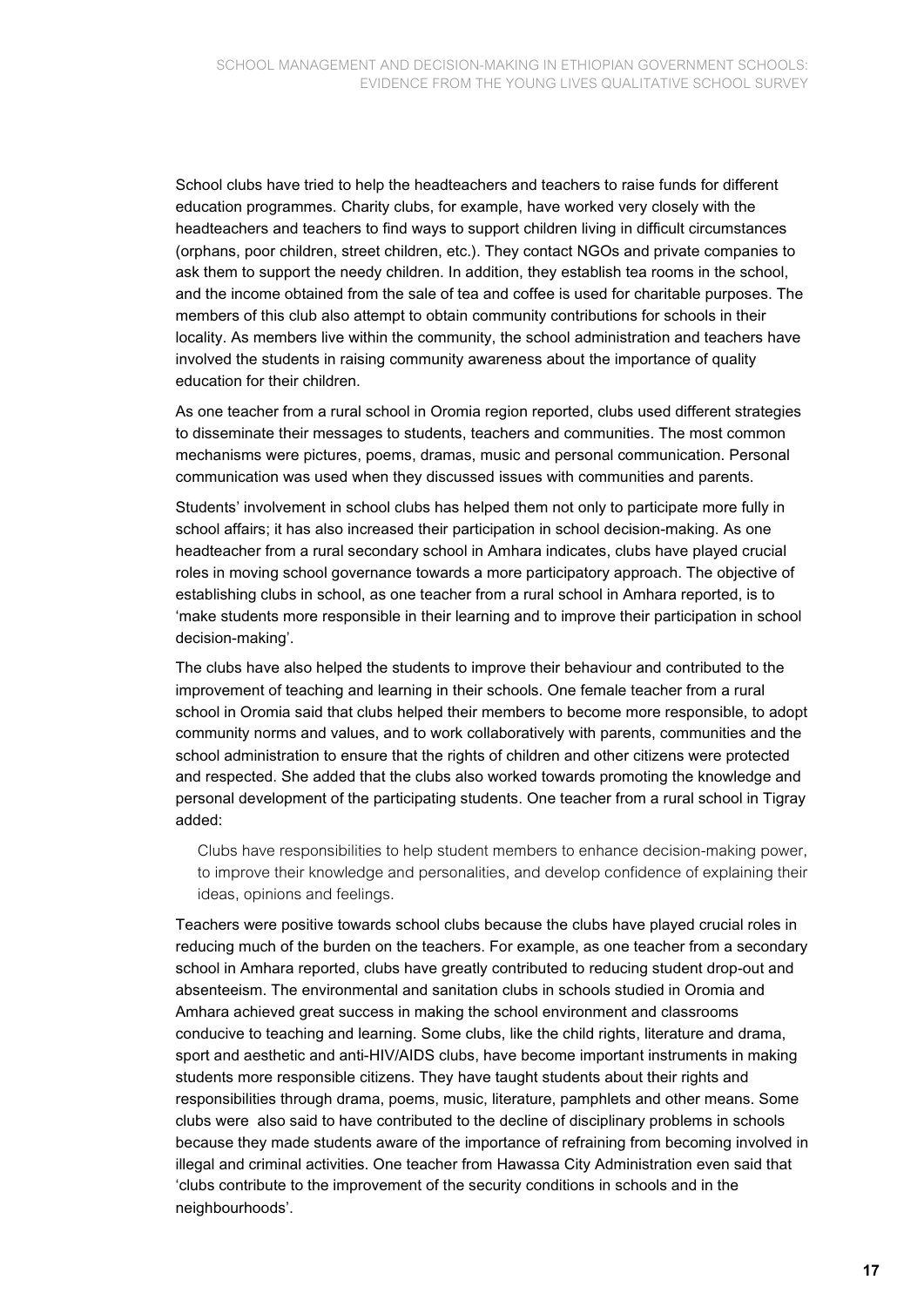According to headteachers and teachers in all the schools studied, the clubs were coordinated by the teachers. The leader of each club was, however, a student. Each club leader reported to a teacher who in turn reported to a headteacher. The club leader was elected by the members of the club. Students had the right to become members of any club. Club members had the responsibility to be involved in the activities of the club in which they became members. Non-club members had the right to participate in the events run by the clubs.

In addition to clubs, other student bodies, particularly student parliaments, worked closely with the school administration to improve decisions in school. While student clubs were very active in both rural and urban schools, student parliaments seem to be more prominent in rural schools because the issue of child rights is more important in the rural areas where the majority of the population is still not educated. Like the student clubs, student parliaments were involved in various kinds of school activities including school decision-making. According to five of the teachers interviewed in schools in Amhara, the student parliaments had worked very closely with teachers and headteachers on promoting child rights in schools and in the communities. In three of the schools visited by the fieldworkers in Oromia, student parliaments were invited to major meetings organised by the WEO, and *Woreda* Women's and Children Affairs Office to listen to quarterly, biannual and annual reports of the district governments. At those events, they had the right to make comments on issues affecting children in their communities.

In schools, parliament members worked closely with the clubs, teachers and headteachers. They had some responsibility for creating awareness in their communities about child labour, child abuse, gender inequalities and HIV/AIDS. They can listen to the problems encountered by students in the schools, and discuss these problems with the school administration. But sometimes, the parliament members could also incite students to become involved in gang actions, particularly when they felt their rights were violated. One teacher from a secondary school in rural Amhara said that members of the parliament could play important roles in mobilising students for good actions but they also had the power to form gangs which might adversely affect the smooth operation of schools.

In conclusion, clubs and the student parliaments were seen to play a crucial role in developing the capacity of students to make important decisions on issues concerning their lives, their schools and their communities. As one teacher from a primary school in Oromia explained, the participation of students in school affairs is an important step towards the improvement of decision-making and the strengthening of democratic participation at school level. The role of the student parliament was also an indication of the growing importance of students' representation in community and school affairs. As one teacher from a rural school in Amhara explained, 'The student parliament helps students to make important decisions about their future; the clubs and committees help students to develop self-confidence.' Therefore, we can argue that the student clubs can increase the community's awareness of the importance of education and children's rights, and, as teachers and headteachers reported, school clubs and student parliaments have influenced the decision-making process at school level.

#### **4.5. The participation of parents and communities**

Efforts to involve parents and communities in school decision-making are a recent development in Ethiopia. Therefore it requires considerable effort from all the bodies concerned (the Government, schools, NGOs) to make parents and communities aware of the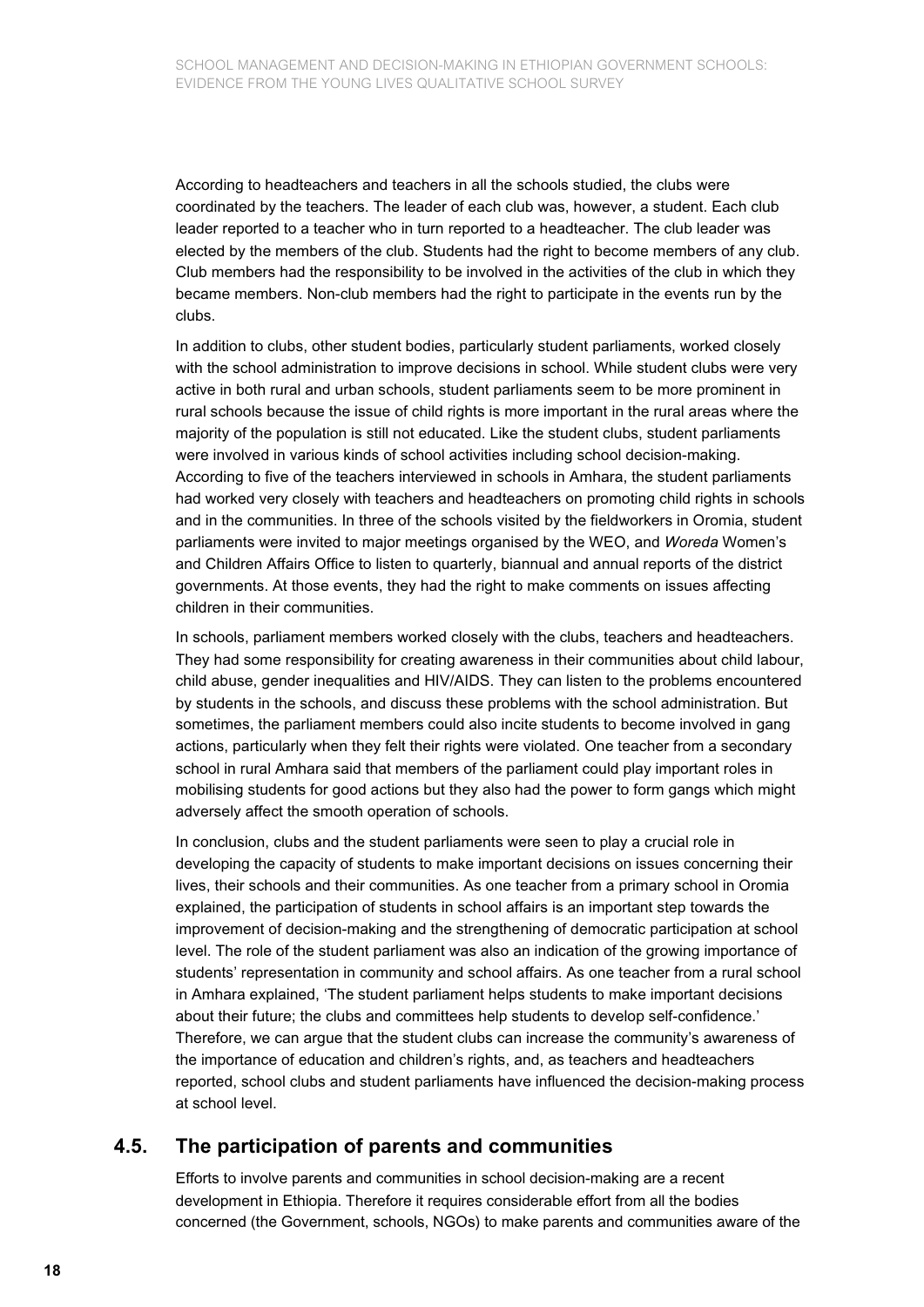importance of strengthening school management and administration for improving the quality of education for their children. A headteacher in one rural school in Tigray said that his local community played a key role in education management and decision-making, and contributed to the achievement of quality education through their involvement in school affairs. He said that community leaders participated in mobilising parents to reduce student absenteeism and drop-out. A teacher from another rural school in Tigray also reported that parents and communities supported children living in difficult situations to get access to quality schooling.

Teachers and headteachers maintain that relations between schools and communities have greatly improved in the last few years. The introduction of new education policies and programmes that aim to decentralise education decision-making has played an important role in the increasing participation of communities.

As already highlighted, communities and parents play pivotal roles in financial contributions and the provision of school materials. They also recruit contract teachers from the community. In rural areas, they have recruited guards and part-time teachers. In the schools we studied, parents were involved in the building of new classrooms and other buildings. A headteacher from one rural school in Amhara reported how community contributions and school fees helped the school to address budget constraints:

To improve the teaching and learning condition in our school, we have mobilised financial resources from the communities and parents. Even though they are not standardised ones [not in good quality], we bought books with 25,000 birr from the money contributed by the community. In addition, parents have contributed 20,000 birr, which was also used for the purchase of books. However, these couldn't resolve the lack of resources for the construction of a laboratory, a library and to buy additional books for the secondary level. To reduce the problem, we decided that each student should pay 20 birr every year. With a student population of 3,500, this amount would be a big contribution and helps the school to improve many things.

According to one teacher from an urban primary school in Oromia, in order to improve school management and administration, the meaningful participation of the community is vital. He thought the community should feel a sense of ownership for school management and administration, and added that the active participation of the community in school decisionmaking helps to reduce the major challenges that most schools have been facing. Community participation would ultimately help to ensure sustainable improvements in the quality of education and decision-making, and the full participation of the community would lead to the development of democratic decision-making at school level. Another teacher from a rural primary school in Tigray reported that the participation of the communities in school affairs encouraged teachers and headteachers to become more efficient and effectives. One headteacher from a rural primary school in Oromia reported what he expected from the community, and what the school community expected from him*:*

 As a government employee, I am responsible to execute my duties with integrity and passion. As a headteacher, I am responsible to shape the life of students. I have the duty to serve my community. In return the community motivates me. I have earned immense respect from the communities and parents. Their encouragement and moral support help me to love and enjoy my job.

Though the awareness of communities and parents has increased over time, more efforts are still needed to ensure their full participation in school affairs. This is clearly reflected in a comment of one teacher from a school in Addis Ababa. He said that not all parents had similar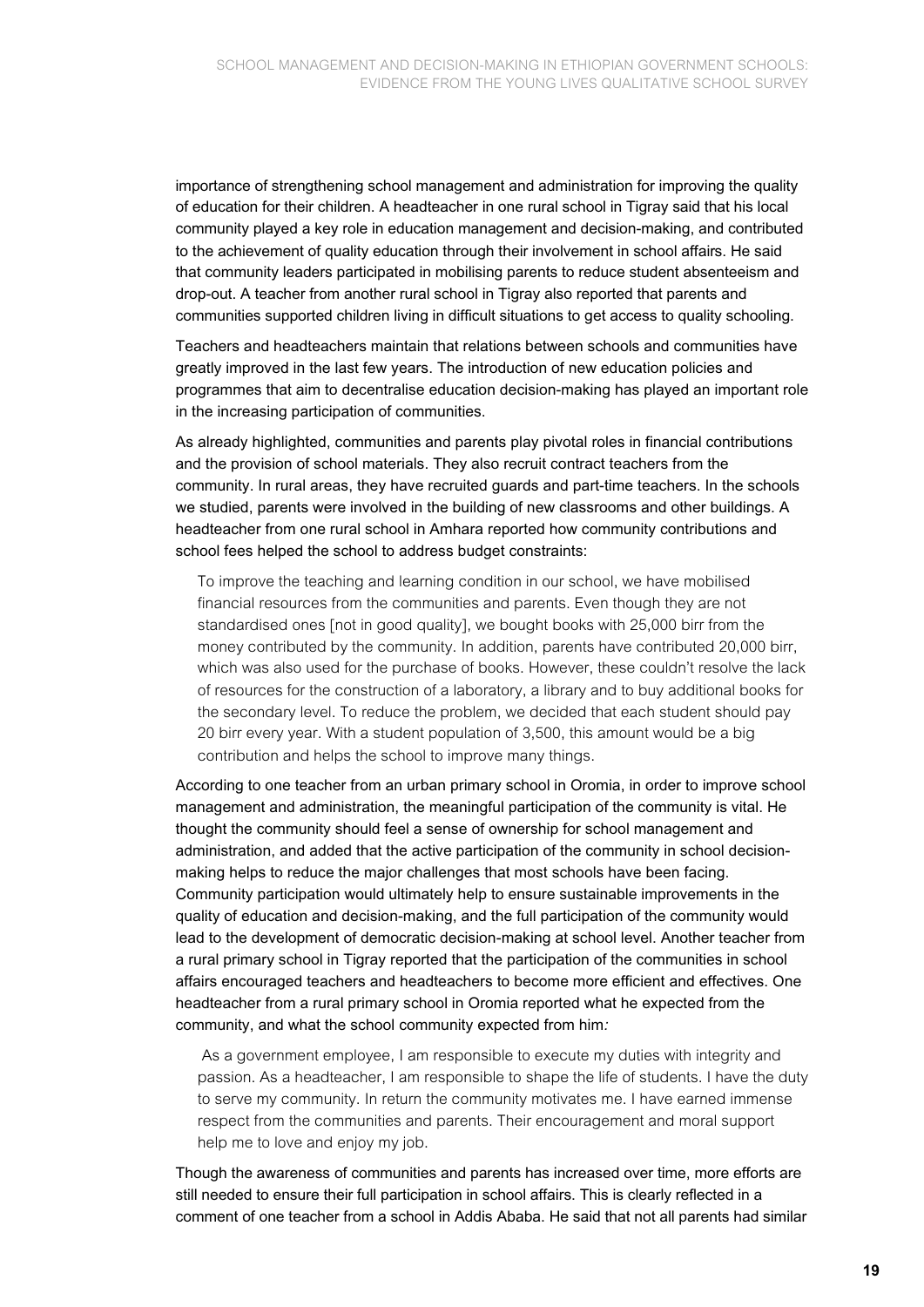awareness levels about the importance of education for their children. There are some parents who can be considered as role models in terms of ensuring that their children do not drop out; they understand that education improves the life of their children. Other parents still have very low awareness and do not give priority to the education of their children.

Another teacher from a rural school in Amhara pointed out that in the scattered remote rural areas teachers were fed-up of travelling from house to house and village to village to discuss education programmes with parents and communities. In some cases, the parents and the communities were not happy to spend much time with the teacher visitors. Moreover, teachers were forced to go to villages to talk to the community members without any incentives. In urban schools, it is even more time-consuming to find drop-out children because the children might live far away from the school.

### **5.** Conclusions and recommendations

The review of national education policy indicates that in recent years Ethiopia has shown a commitment to strengthening school-based management. In both ESDP IV and GEQIP, school management is one of the pillars of programme interventions to improve participatory decision-making in both primary and secondary schools. The policy empowers the headteacher to lead the activities of various stakeholders involved in school decision-making. As clearly explained in ESDP IV and the SIP, the headteacher is responsible for managing and controlling the human, financial and material resources of the school. Headteachers are also responsible for ensuring that communities, students and local administration participate in decision-making. The WEO is given the role of supervising, monitoring and evaluating the activities of the schools, and of ensuring that the schools are provided with the necessary human, material and financial resources.

Our findings also confirm that the attempt to strengthen school-based management and administration has made good progress. However, the presence of weak communications between the WEO and the schools has constrained the process of devolving critical decisionmaking to school level. As teachers and headteachers reported, there have been communication gaps between the WEO and the schools. The teachers, in particular, were not happy with the support provided by the WEO for improving teacher capacity. Teachers expected that the WEO would select individuals for professional development programmes on the basis of their merits, but they asserted that in practice, selection was based on political affiliation and personal connections. This contributed to their dissatisfaction with their profession.

Headteachers also said that the participation of the *kebele* authorities in decision-making helped to improve the relationship between schools and communities. The *kebele* administration plays a vital role in making parents and communities aware of new education policies. In many of the schools studied, mainly in rural areas, schools were able to increase enrolment and reduce drop-out because of the increasing participation of the *kebele*  Education and Capacity Building Board in school decision-making. The administration has also contacted NGOs and private companies and persuaded them to give financial and material support to schools.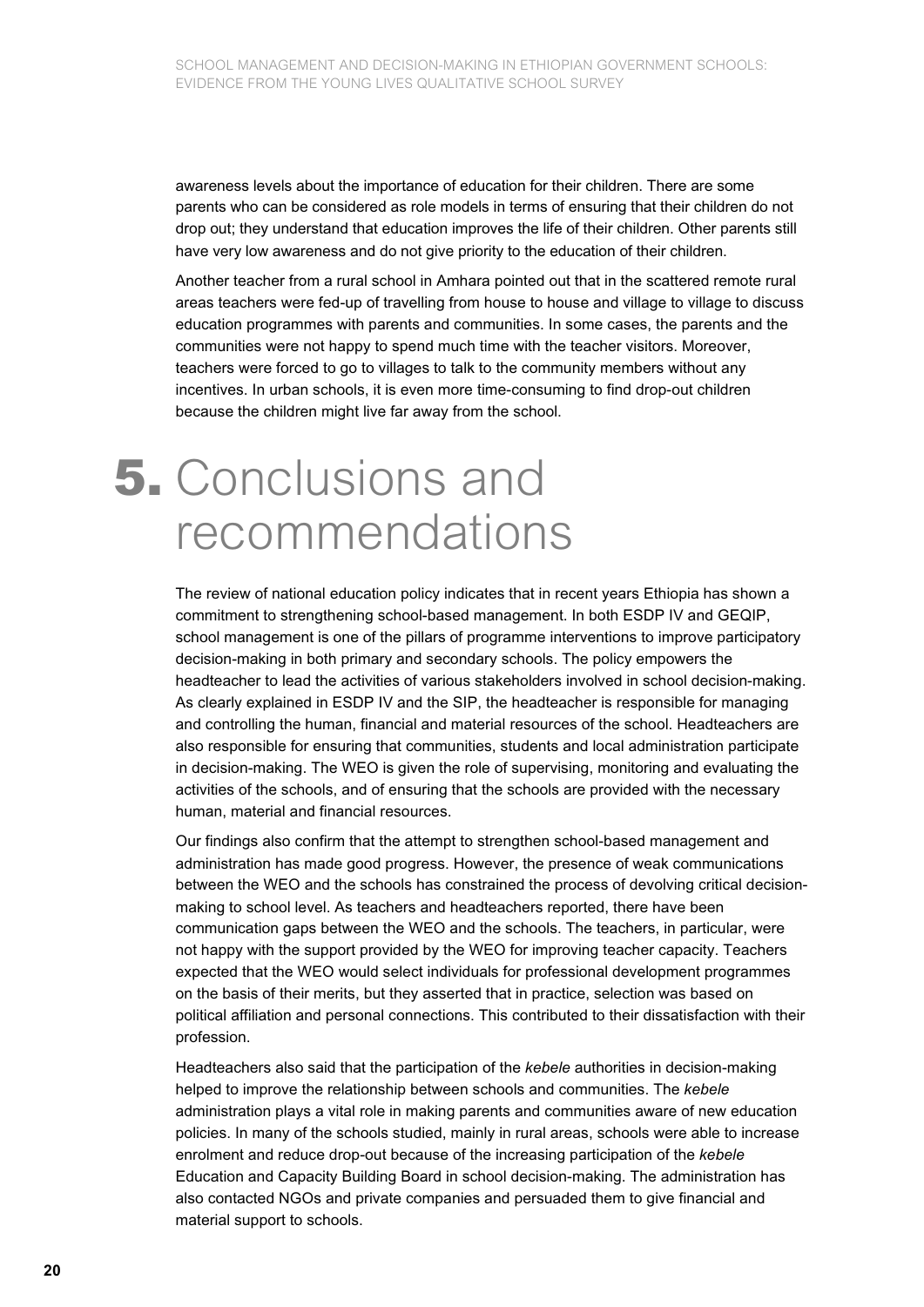Though the policy gives full power to headteachers to manage and control the overall activities of the school, in practice various factors have constrained the headteachers' ability to implement policies and regulations properly. These include headteachers' limited management capacity, lack of transparency in their appointment, shortages of human, material and financial resources, lack of adequate support from the WEO, and a low level of awareness among communities.

It is true that the policy encourages the full participation of communities and parents in school management and decision-making. However, in practice, parents' and communities' participation is achieved only through the PTAs. Even the PTAs are led by the teachers, and the community members in the PTAs have little power to influence decisions at school level. Moreover, communities and parents, mainly in rural areas, are not aware of the importance of their involvement in school management for improving the way schools are run and therefore the education of their children.

Despite these challenges, headteachers and teachers have played vital roles in promoting the roles of parents, community members and students in school-based decision-making. Headteachers have taken responsibility for managing the teachers, administering the financial and material resources of the schools, and leading the PTAs and other stakeholders to improve school decision-making. Interviews with teachers and headteachers indicate that as the head of the school, the headteacher has led the various committees, associations and clubs in the school. The school bodies also communicate with WEOs and other government structures through the headteacher. It is mainly the responsibility of the headteacher to oversee the actual teaching and learning activities in the school. He or she should closely monitor whether good working communication is maintained between the teachers, students and other members of the school community. New directives of education policy and regulation are communicated to the teachers, students and communities through headteachers.

As already discussed, different actors play different roles in school decision making. Students are one of the key stakeholders in an education system. All kinds of decision-making and governance practices at school level directly affect the students. The clubs and student parliaments were seen as playing crucial roles in developing the decision-making capacity of the students. The participation of students in school affairs through student clubs was viewed as an important step towards strengthening democratic participation in schools. The role of the student parliament was also an indication of the growing importance of students' representation in the community and school affairs. Student parliaments were thought to help students develop self-confidence and plan their future. Therefore, it appears that student clubs can increase the community's awareness of the importance of education and children's rights. Plus, as teachers and headteachers reported, school clubs and student parliaments have influenced the decision-making process at school level.

This study indicates that even though Ethiopia has only recently initiated a programme of involving parents and communities in school management, in most of the schools studied, communities have played significant roles in school affairs. Teachers and headteachers saw these changes as a vital move towards the decentralisation of decision-making. Of course, the increasing participation of communities in school management is achieved both through persuasive methods (by using student clubs and teachers) and coercive ones (by using the *kebele* administration). However, whatever the mechanism, the movement in this area has increased enrolment and attendance, and financial and material contributions.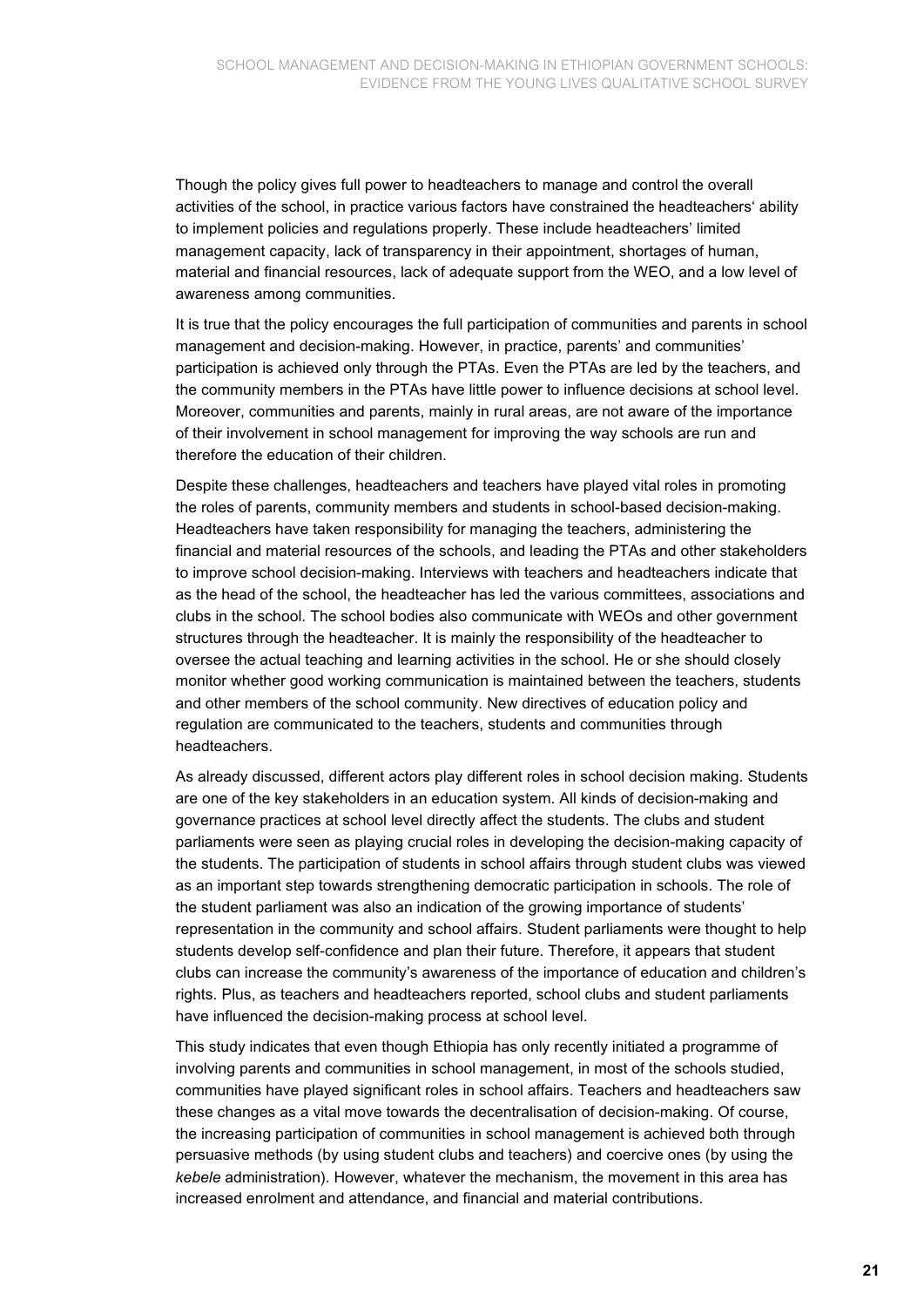Yet despite these important changes in school management and decision-making, completing the devolution of critical decision-making to school level still requires major efforts both from the Government and school communities. Below are some suggestions for improving school management and critical decision-making at school level.

#### **• Improving the relationship between the school and the WEO can reduce the problems related to human, material and financial resources**

 As the first line of contact between the schools and regional education bureau, the WEO should be strengthened in human and financial resources. The supervision and reporting mechanisms at the *woreda* level should be revisited and reframed in a way to improve relations between the WEOs and school management. The selection criteria for teachers' capacity building and training should be transparent, and be based on individual merit. The WEO should work on the further decentralisation of decision-making to the school level, where the headteachers, students and PTAs can play a greater role.

#### **• The** *kebele* **administration must continue to play a leading role in ensuring community participation in school decision-making**

 Strengthening the role of the *kebele* administration in school management can enhance participatory decision-making. It should use mainly persuasive methods (instead of coercive method) to make parents and communities aware of the importance of education for their children. Its role in raising funds to cover budget shortages should also be strengthened.

#### **• Headteachers should be given full authority over teacher management and the control of material and financial resources**

 For school-based management to work, the headteacher has to be given real authority. Headteachers should therefore possess the management skills to provide leadership and manage the school's human, financial and material resources properly, and should be appointed on the basis of their experience and qualifications. Headteachers should not be seen just as the implementers of decisions imposed from above; rather, they should be given greater power to make critical decisions and to encourage stakeholders to participate in school management and administration. But the headteachers should ensure that a proper relationship is maintained with *woreda* offices and other government structures. It is also mainly the responsibility of the headteacher to oversee the actual teaching and learning activities in the classroom.

#### **• Teachers should be seen as a driving force in improving school management**

 As teachers play an important role in school management, we cannot overlook their contribution to decision-making. Teachers have an important role to play in helping to increase community participation in school management. They lead the activities of PTAs and help to mobilise community to improve student enrolment and reduce dropout. Plus their role in coordinating student clubs is crucial. Therefore, teachers have to get the necessary training and support in the areas of management, information communication systems and public relations. Parents and communities should give full recognition to the role of teachers in teaching and learning. Teachers should receive incentives for non-teaching activities.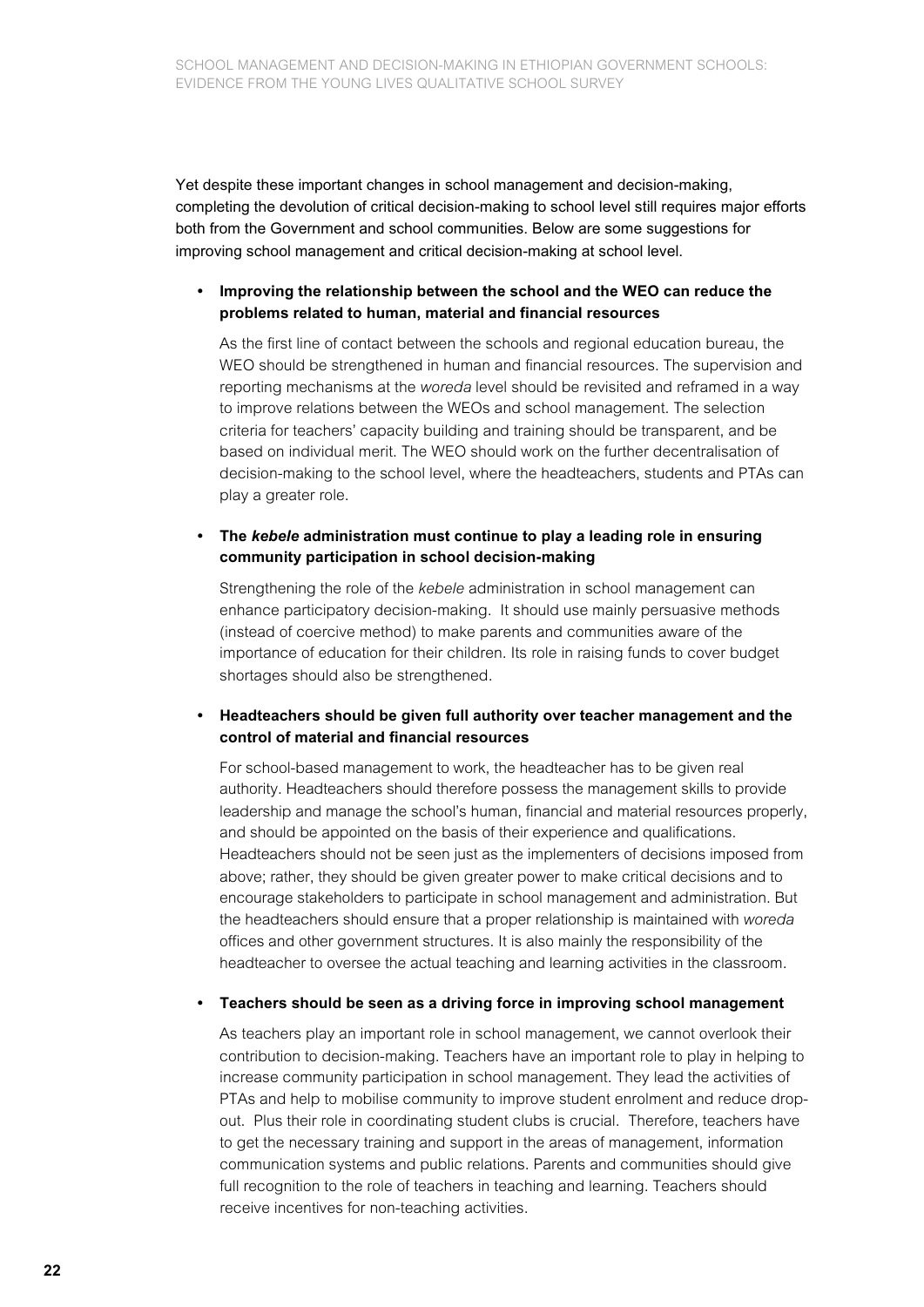#### **• The role of students in school decision-making should be strengthened**

 School clubs and student parliaments can contribute to the participation of students in decision-making. They have to continue to play roles in ensuring that all school-age children in their communities are enrolled, attending and participating in school. Their role in promoting student participation in learning and teaching should be appreciated and strengthened. Their role in creating democratic citizens should be given a special place. Above all, headteachers, teachers and communities should continue to support the activities of school clubs, and guide them properly for the benefit of teaching and learning.

#### **• Community participation in school management will improve decision-making**

 Headteachers and teachers should continue to work very closely with parents and communities to improve participatory decision-making at school level.

- Parents and communities need to be aware of how important education is for their children's future, both in terms of personal development and expanded opportunities.
- If parents take more interest in schools, schools will be more accountable and the quality of education will improve.
- Schools may be able to raise money from parents if they see the benefits for their children.
- Education might be more relevant and suitable for children in a particular location if parents have a say in what is taught and how that is done.
- However, there should be limits on the rights of parents and communities to determine what happens in school, as decisions need to be made in the interests of all students. Headteachers should have the ultimate authority.

In general, it can be said that balancing the rights and responsibilities of all stakeholders is complex and further thought is needed, both by policymakers and by stakeholders themselves; however, devolving management to school level and increasing the participation of students and local communities is a step in the right direction.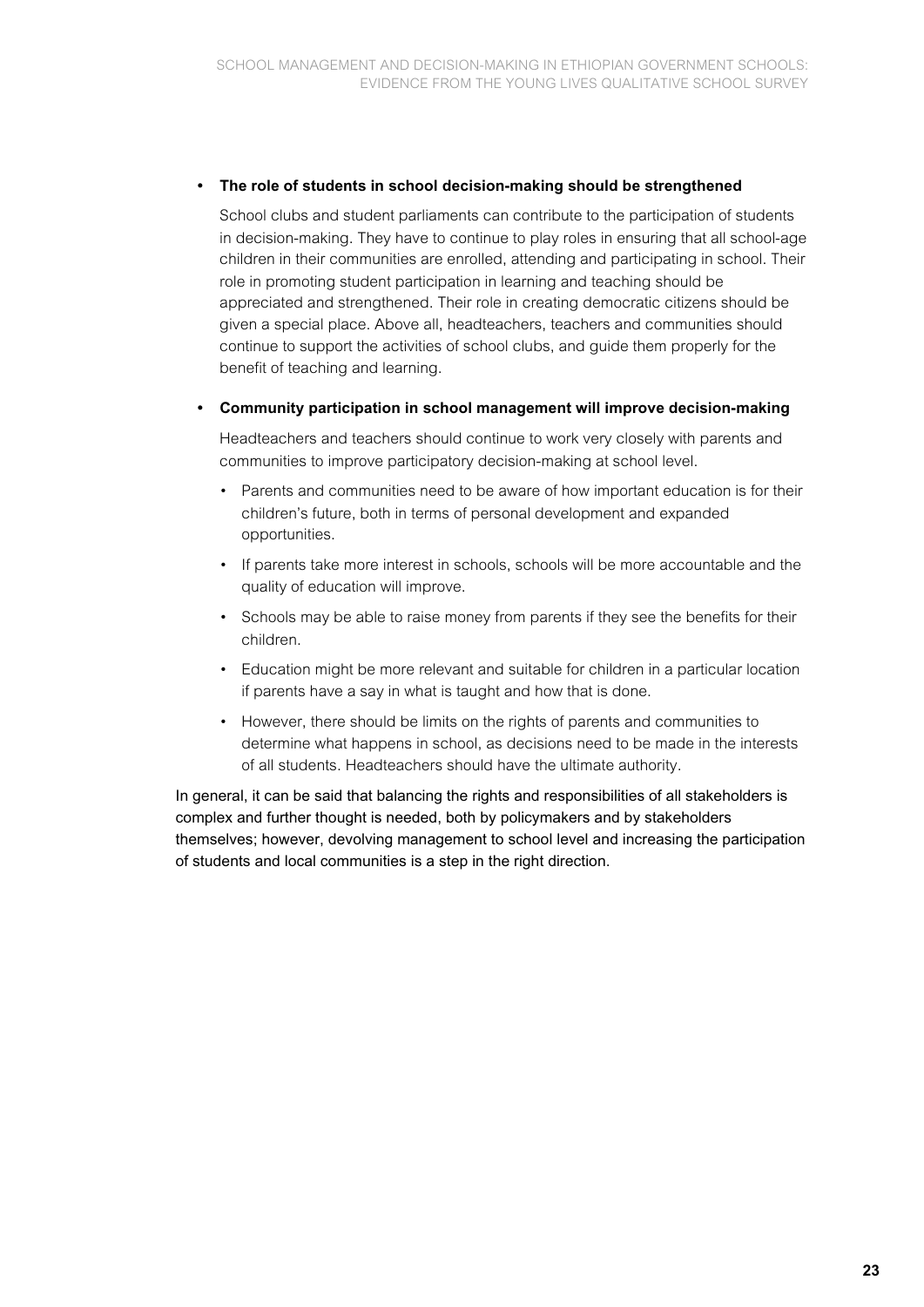# References

De Grauwe, Anton and Candy Lugaz with Tiberius Barasa, Pulane J. Lefoka, Mathabo Tsepa, Samuel Kayabwe and Wilson Asiimwe (2011) *Strengthening Local Actors: The Path to Decentralizing Education, Kenya, Uganda, and Lesotho,* Paris: International Institute for Educational Planning and UNESCO

Dunne, Máiréad, Kwame Akyeampong and Sara Humphreys (2007) *School Processes, Local Governance, and Community Participation: Understanding Access*, CREATE Pathways to Access: Research Monograph No. 6,Brighton: Consortium for Educational Access, Transitions and Equity, University of Sussex

Gottelmann-Duret, Gabriele (2000) *The Management of Primary School Teachers in South Asia: a Synthesis Report,* Paris: International Institute for Educational Planning, UNESCO

Kandasamy, Maheswari and Lia Blaton (2004) *School Principals: Core Actors in Educational Improvement: Analysis of Seven Asian Countries*, Paris: International Institute for Educational Planning, UNESCO

Luck, Tan Lee (2011) 'School Principals' Effectiveness and Leadership Quality in Educational Management', Johor: MARA University of Technology

MOE (2010a) *Education Sector Development Programme IV (ESDP IV)*, Addis Ababa: Ministry of Education

MOE (2010b) *Education Statistics Annual Abstract 2008/09*, Addis Ababa: Ministry of Education

MOE (2009) *Education Statistics Annual Abstract 2007/08*, Addis Ababa: Ministry of Education

MOE (2007a) *General Education Quality Improvement Programme (GEQIP)*, Addis Ababa: Ministry of Education

MOE (2007b) *School Improvement Programme (SIP) Manual*, Addis Ababa: Ministry of Education

MOE (2006) *Education Sector Development Programme Action Plan III (ESDP-III)*, Addis Ababa: Ministry of Education

MOE (2005) *Education Sector Development Programme (ESDP-III) Programme Action Plan,* Addis Ababa: Ministry of Education

MOE (2002) *Education Sector Development Programme II (ESDP-II)*, Addis Ababa: Ministry of Education

MOE (1998) *Education Sector Development Programme I (ESDP-I): Action Plan*, Addis Ababa: Ministry of Education

MOE and USAID (2008) *Review of the Ethiopian Education and Training Policy and its Implementation*, Addis Ababa: Ministry of Education

Mpokosa, Chikondi and Susy Ndaruhutse (2008) *Managing Teachers: The Centrality of Teacher Management to Quality Education. Lessons from Developing Countries,* London and Reading: CfBT and VSO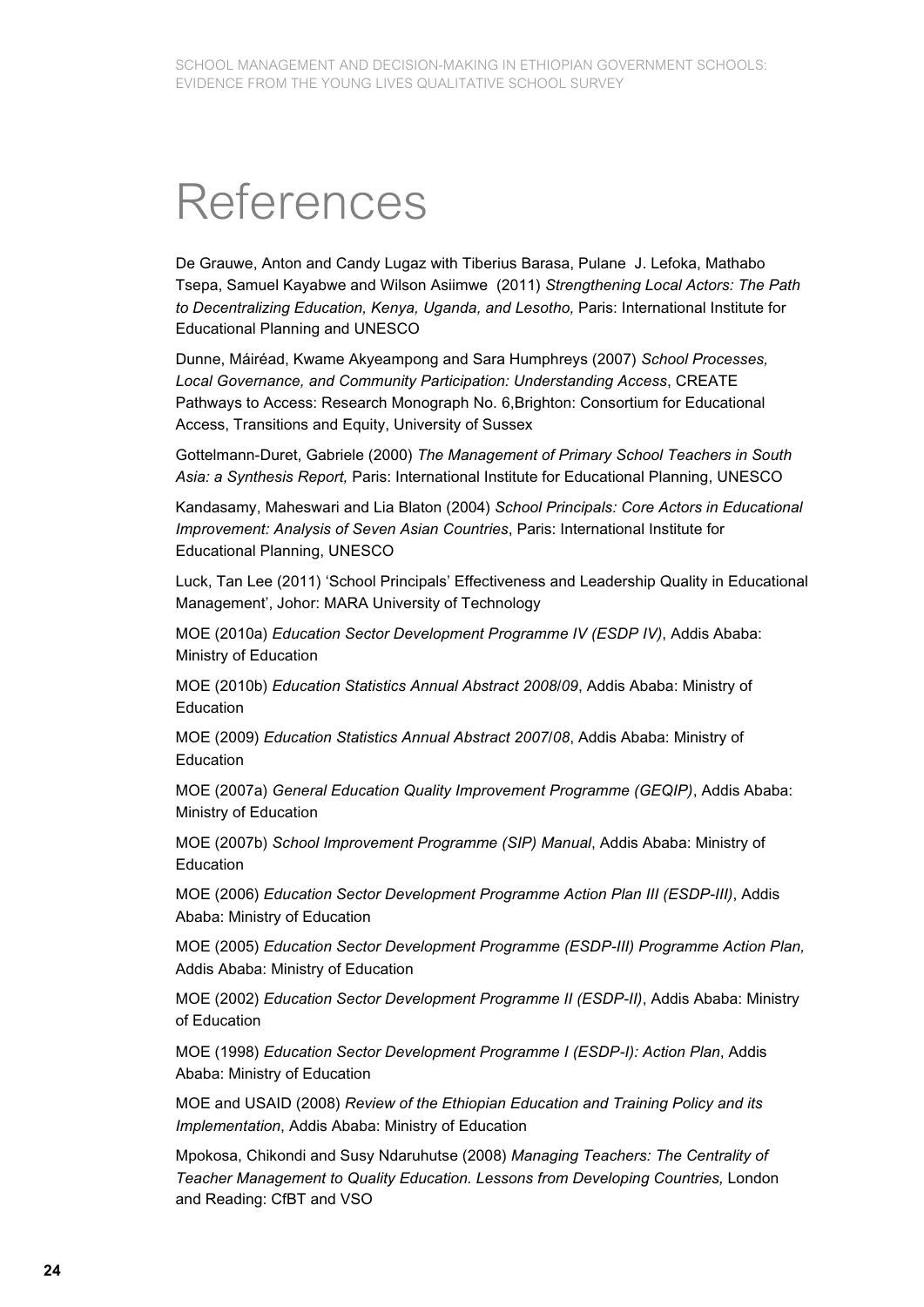Naidoo, Jordan P. (2005) *Educational Decentralization and School Governance in South Africa: From Policy to Practice,* Paris: International Institute for Education Planning, UNESCO

Nekatibeb, Teshome (2012) 'Classroom Participation and Pupil Performance: A Study of Active Learning Practices in Ethiopian Primary Education' paper presented at the Young Lives Ethiopia School Survey Workshop, Addis Ababa, 25 May 2012

Shibeshi, Ayalew (2009) 'Overview of Education Research in Ethiopia Studies', *Journal of Ethiopian Studies* XLII.1–2 141–74

UNESCO (2007) *Education For All by 2015: Will We Make It?* Education For All Global Monitoring Report, Paris: UNESCO

Vegas, E. (2007) 'Teacher Labor Markets in Developing Countries: Improving Outcomes for Poor Students through Community Management and Better Pay for Teachers', *The Future of Children* 17.1: 219–32

Zehie, Jana (2009) 'The Educational Research in Teachers' and Future Teachers' Attitudes' in *The Proceedings of the First International Conference on Education Research for Development*, Addis Ababa: Addis Ababa University Vol. II